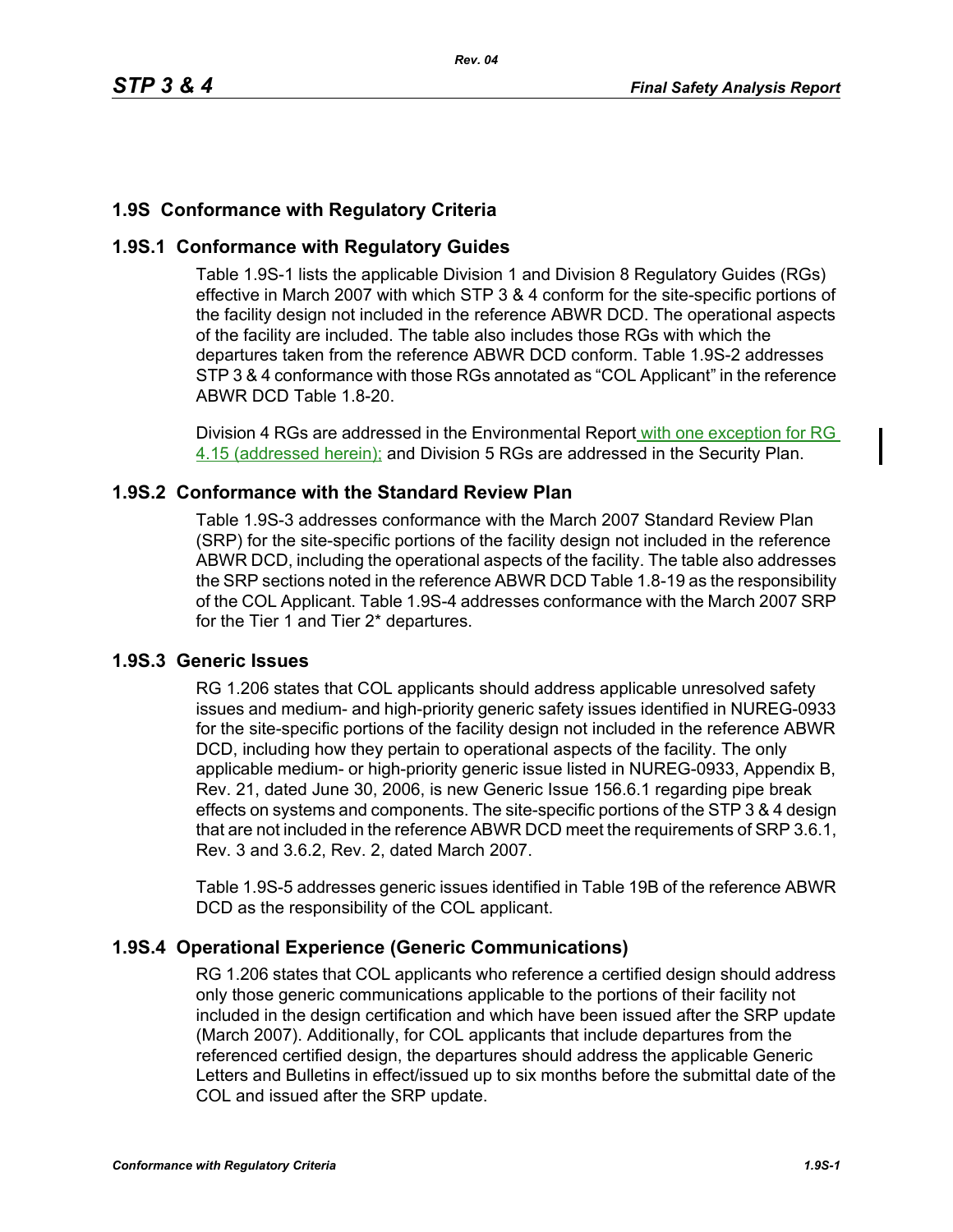The NRC issued no Generic Letters and Bulletins between the March 2007 update of the SRP and September 2007.

Table 1.9S-6 addresses those generic communications (Generic Letters and Bulletins) that were identified in the reference ABWR DCD Table 1.8-22 as the responsibility of the COL applicant.

| No.               | <b>Title</b>                                                                                                                                                                                          | Rev.                                                         |  |
|-------------------|-------------------------------------------------------------------------------------------------------------------------------------------------------------------------------------------------------|--------------------------------------------------------------|--|
| <b>Division 1</b> |                                                                                                                                                                                                       |                                                              |  |
| 1.3               | Assumptions Used for Evaluating the Potential Radiological Consequences of a<br>Loss-of-Coolant Accident for Boiling Water Reactors                                                                   | 2(6/74)                                                      |  |
| 1.5               | Assumptions Used for Evaluating the Potential Radiological Consequences of a<br>Steamline Break Accident for Boiling Water Reactors                                                                   | 0(3/71)                                                      |  |
| 1.6               | Independence Between Redundant Standby (Onsite) Power Sources and<br><b>Between Their Distribution Systems</b>                                                                                        | 0(3/71)                                                      |  |
| 1.8               | <b>Personnel Selection and Training</b>                                                                                                                                                               | See QAPD<br>Part IV                                          |  |
| 1.21              | Measuring, Evaluating, and Reporting Radioactivity in Solid Wastes and<br>Releases of Radioactive Materials in Liquid and Gaseous Effluents from Light-<br><b>Water-Cooled Nuclear Power Plants</b>   | 1(6/74)                                                      |  |
| 1.22              | Periodic Testing of Protection System Actuation Functions                                                                                                                                             | 0(2/72)                                                      |  |
| 1.23              | Meteorological Monitoring Programs for Nuclear Power Plants                                                                                                                                           | 1(3/07)                                                      |  |
| 1.25              | Assumptions Used for Evaluating the Potential Radiological Consequences of a<br>Fuel Handling Accident in the Fuel Handling and Storage Facility for Boiling and<br><b>Pressurized Water Reactors</b> | 0(3/72)                                                      |  |
| 1.26              | <b>Quality Group Classifications and Standards for Water-, Steam-, and</b><br>Radioactive-Waste- Containing Components of Nuclear Power Plants                                                        | See QAPD<br>Part IV                                          |  |
| 1.27              | Ultimate Heat Sink for Nuclear Power Plants                                                                                                                                                           | 2(1/76)                                                      |  |
| 1.28              | <b>Quality Assurance Program Requirements</b><br>(Design and Construction)                                                                                                                            | See QAPD<br>Part IV                                          |  |
| 1.29              | Seismic Design Classification                                                                                                                                                                         | 4 (3/07)See<br><b>QAPD Part</b><br>$\underline{\mathsf{IV}}$ |  |
| 1.33              | <b>Quality Assurance Program Requirements (Operations)</b>                                                                                                                                            | See QAPD<br>Part IV                                          |  |
| 1.37              | <b>Quality Assurance Requirements for Cleaning of Fluid Systems and Associated</b><br><b>Components of Water-Cooled Nuclear Power Plants</b>                                                          | See QAPD<br>Part IV                                          |  |
| 1.43              | Control of Stainless Steel Weld Cladding of Low-Alloy Steel Components                                                                                                                                | 0(5/73)                                                      |  |
| 1.53              | Application of the Single-Failure Criterion to Nuclear Power Plant Protection<br>Systems                                                                                                              | 2(11/03)                                                     |  |

|  |  | Table 1.9S-1 Site-Specific Conformance with Regulatory Guides |  |  |
|--|--|---------------------------------------------------------------|--|--|
|--|--|---------------------------------------------------------------|--|--|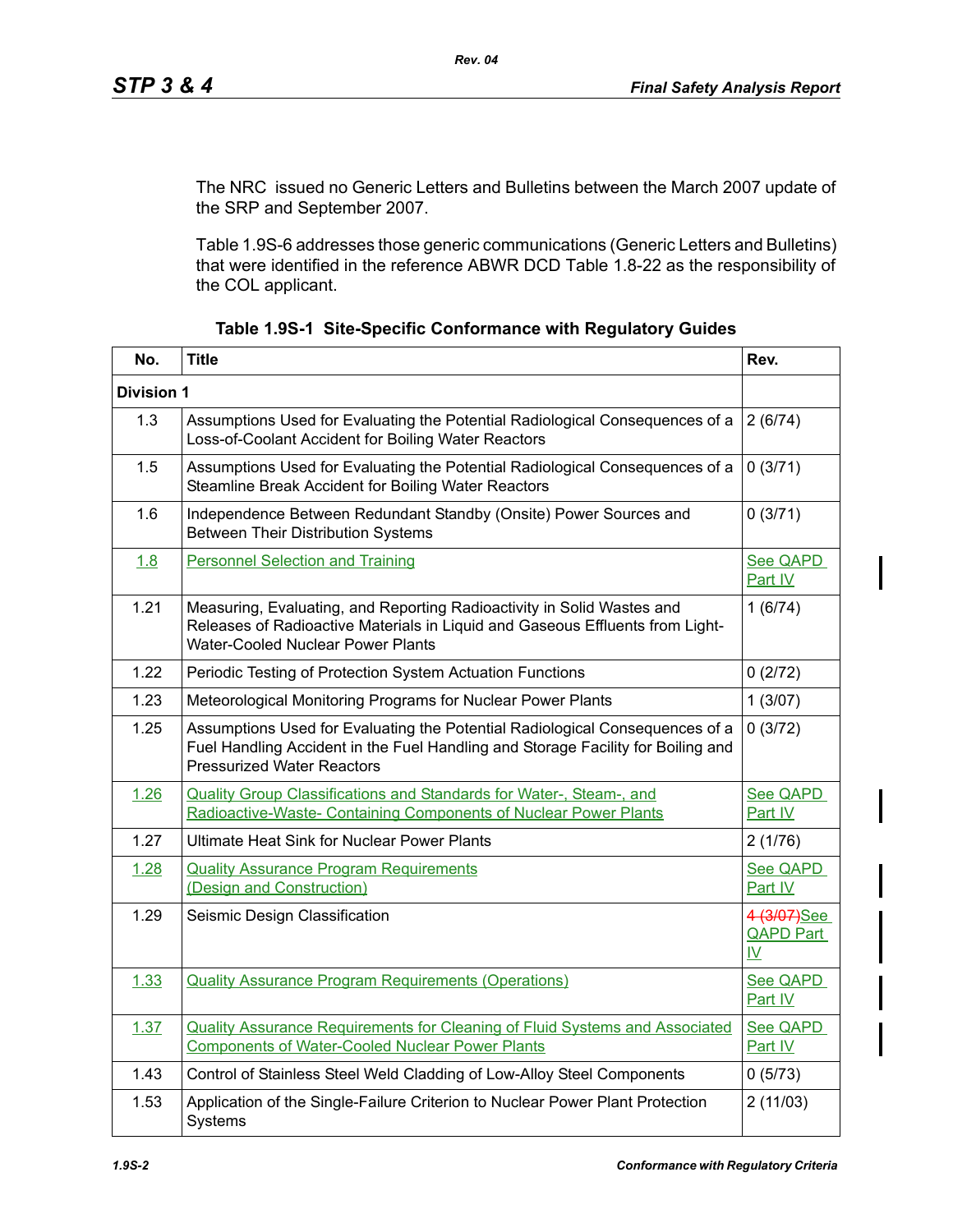| No.   | <b>Title</b>                                                                                                                                              | Rev.                |
|-------|-----------------------------------------------------------------------------------------------------------------------------------------------------------|---------------------|
| 1.54  | Service Level I, II, and III Protective, Coatings Applied to Nuclear Power Plants                                                                         | See QAPD<br>Part IV |
| 1.59  | Design Basis Floods for Nuclear Power Plants                                                                                                              | 2(8/77)             |
| 1.60  | Design Response Spectra for Seismic Design of Nuclear Power Plants                                                                                        | 1(12/73)            |
| 1.61  | Damping Values for Seismic Design of Nuclear Power Plants                                                                                                 | 1(3/07)             |
| 1.68  | Initial Test Programs for Water-Cooled Nuclear Power Plants                                                                                               | 3(3/07)             |
| 1.75  | Physical Independence of Electric Systems                                                                                                                 | 3(2/05)             |
| 1.76  | Design-Basis Tornado and Tornado Missiles for Nuclear Power Plants                                                                                        | 1(3/07)             |
| 1.78  | Evaluating the Habitability of a Nuclear Power Plant Control Room During a<br><b>Postulated Hazardous Chemical Release</b>                                | 1(12/01)            |
| 1.91  | Evaluations of Explosions Postulated to Occur on Transportation Routes Near<br><b>Nuclear Power Plants</b>                                                | 1(2/78)             |
| 1.92  | Combining Modal Responses and Spatial Components in Seismic Response<br>Analysis                                                                          | 2(7/06)             |
| 1.96  | Design of Main Steam Isolation Valve Leakage Control Systems for Boiling<br>Water Reactor Nuclear Power Plants                                            | 1(6/76)             |
| 1.97  | Criteria for Accident Monitoring Instrumentation for Nuclear Power Plants                                                                                 | 4(6/06)             |
| 1.98  | Assumptions Used for Evaluating the Potential Radiological Consequences of a<br>Radioactive Offgas System Failure in a Boiling Water Reactor              | 0(3/76)             |
| 1.102 | <b>Flood Protection for Nuclear Power Plants</b>                                                                                                          | 1(9/76)             |
| 1.105 | Setpoints for Safety-Related Instrumentation                                                                                                              | 3(12/99)            |
| 1.109 | Calculation of Annual Doses to Man from Routine Releases of Reactor Effluents<br>for the Purpose of Evaluating Compliance with 10 CFR Part 50, Appendix I | 1(10/77)            |
| 1.111 | Methods for Estimating Atmospheric Transport and Dispersion of Gaseous<br>Effluents in Routine Releases from Light-Water-Cooled Reactors                  | 1(7/77)             |
| 1.112 | Calculation of Releases of Radioactive Materials in Gaseous and Liquid<br>Effluents from Light-Water-Cooled Power Reactors                                | 1(3/07)             |
| 1.113 | Estimating Aquatic Dispersion of Effluents from Accidental and Routine Reactor<br>Releases for the Purpose of Implementing Appendix I                     | 1(4/77)             |
| 1.115 | Protection Against Low-Trajectory Turbine Missiles                                                                                                        | 1(7/77)             |
| 1.117 | Tornado Design Classification                                                                                                                             | 1(4/78)             |
| 1.122 | Development of Floor Design Response Spectra for Seismic Design of Floor-<br>Supported Equipment or Components                                            | 1(2/78)             |
| 1.132 | Site Investigations for Foundations of Nuclear Power Plants                                                                                               | 2(10/03)            |
| 1.135 | Normal Water Level and Discharge at Nuclear Power Plants                                                                                                  | 0(9/77)             |

|  | Table 1.9S-1 Site-Specific Conformance with Regulatory Guides (Continued) |  |  |
|--|---------------------------------------------------------------------------|--|--|
|  |                                                                           |  |  |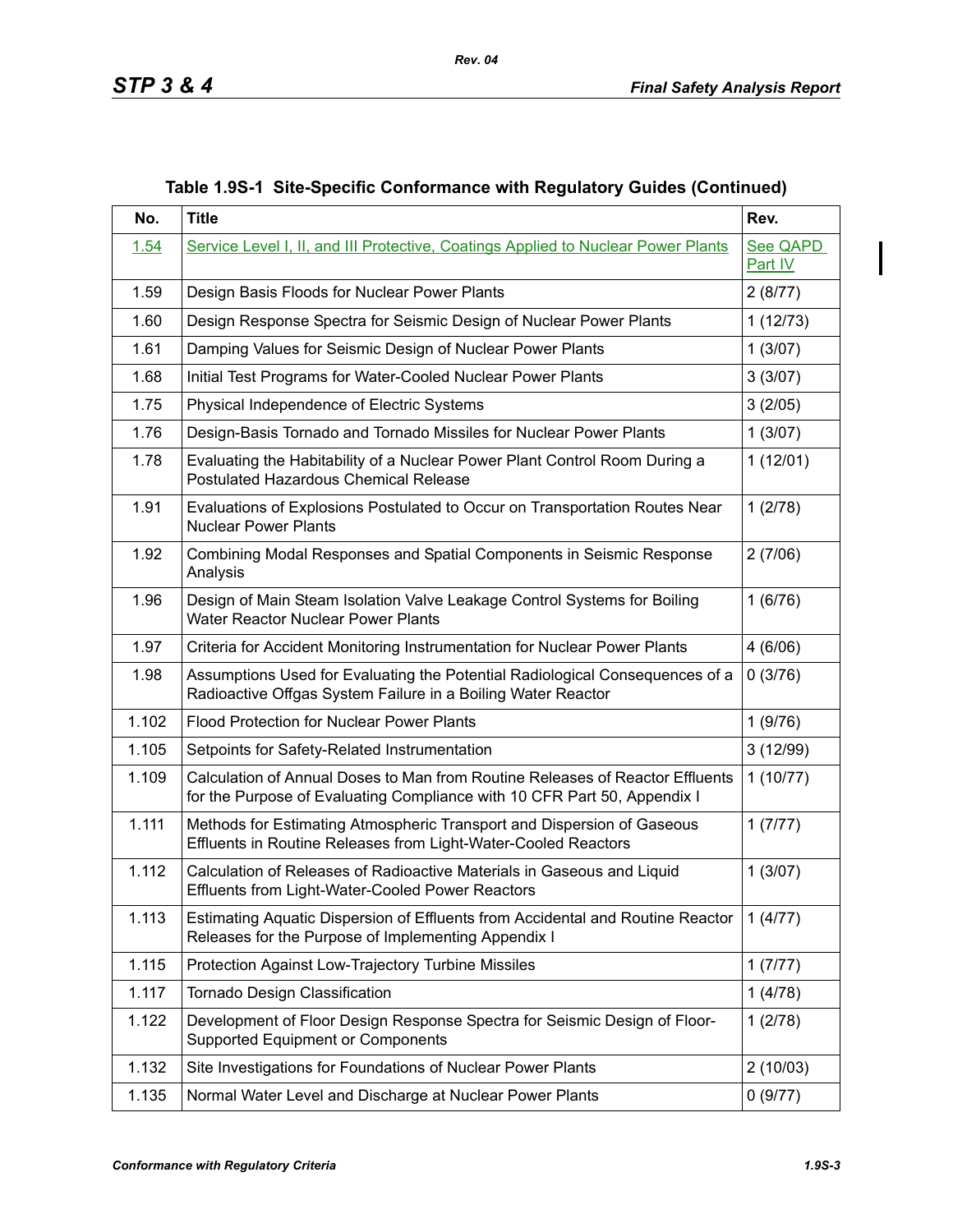|  |  |  |  | Table 1.9S-1 Site-Specific Conformance with Regulatory Guides (Continued) |
|--|--|--|--|---------------------------------------------------------------------------|
|--|--|--|--|---------------------------------------------------------------------------|

*Rev. 04*

| No.               | <b>Title</b>                                                                                                                                                           | Rev.     |
|-------------------|------------------------------------------------------------------------------------------------------------------------------------------------------------------------|----------|
| 1.138             | Laboratory Investigations of Soils and Rocks for Engineering Analysis and<br>Design of Nuclear Power Plants                                                            | 2(12/03) |
| 1.140             | Design, Inspection, and Testing Criteria for Air Filtration and Adsorption Units of<br>Normal Atmosphere Cleanup Systems in Light-Water-Cooled Nuclear Power<br>Plants | 2(6/01)  |
| 1.142             | Safety-Related Concrete Structures for Nuclear Power Plants (Other than<br>Reactor Vessels and Containments)                                                           | 2(11/01) |
| 1.143             | Design Guidance for Radioactive Waste Management Systems, Structures, and<br>Components Installed in Light-Water-Cooled Nuclear Power Plants                           | 2(11/01) |
| 1.153             | <b>Criteria for Safety Systems</b>                                                                                                                                     | 1(6/96)  |
| 1.160             | Monitoring the Effectiveness of Maintenance at Nuclear Power Plants<br>[per NEI 07-02]                                                                                 | 2(3/97)  |
| 1.165             | Identification and Characterization of Seismic Sources and Determination of<br>Safe Shutdown Earthquake Ground Motion                                                  | 0(3/97)  |
| 1.182             | Assessing and Managing Risk Before Maintenance Activities at Nuclear Power<br>Plants [per NEI 07-02]                                                                   | 0(5/00)  |
| 1.189             | Fire Protection for Nuclear Power Plants                                                                                                                               | 1(3/07)  |
| 1.194             | Atmospheric Relative Concentrations for Control Room Radiological Habitability<br>Assessments at Nuclear Power Plants                                                  | 0(6/03)  |
| 1.198             | Procedures and Criteria for Assessing Seismic Soil Liquefaction at Nuclear<br><b>Power Plant Sites</b>                                                                 | 0(11/03) |
| 1.199             | Anchoring Components and Structural Supports in Concrete                                                                                                               | 0(11/03) |
| 1.204             | Guidelines for Lightning Protection of Nuclear Power Plants                                                                                                            | 0(11/05) |
| 1.206             | Combined License Applications for Nuclear Power Plants                                                                                                                 | 0(6/07)  |
| 1.208             | A Performance-Based Approach to Define the Site-Specific Earthquake Ground<br>Motion                                                                                   | 0(3/07)  |
| <b>Division 4</b> |                                                                                                                                                                        |          |
| 4.15              | <b>Quality Assurance for Radiological Monitoring Programs (Normal</b><br><b>Operation) - Effluent Streams and the Environment</b>                                      | 1(2/79)  |

 $\mathbf{l}$  $\overline{\mathbf{I}}$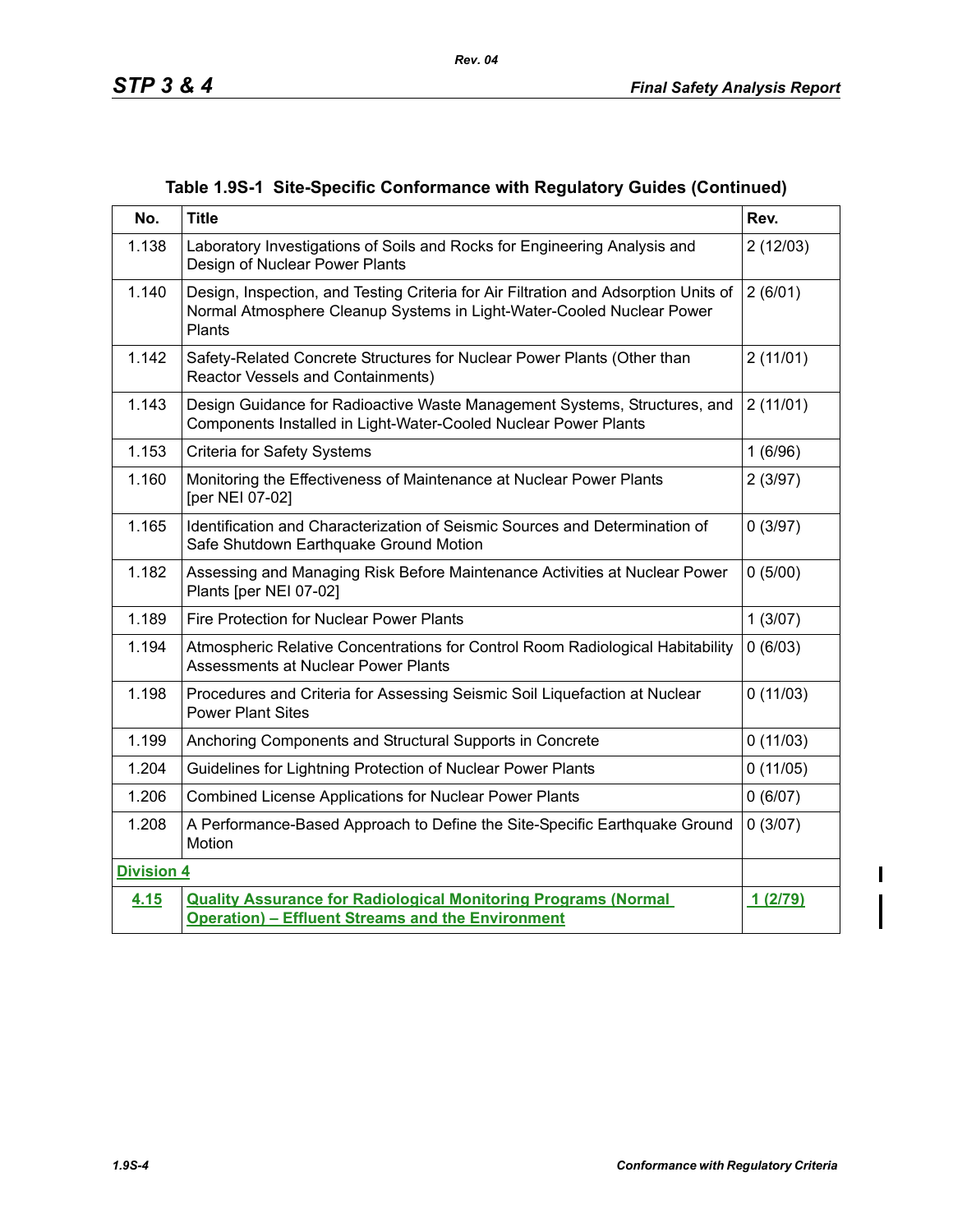| No.               | <b>Title</b>                                                                                                                                   | Rev.        |
|-------------------|------------------------------------------------------------------------------------------------------------------------------------------------|-------------|
| <b>Division 8</b> |                                                                                                                                                |             |
| 8.1               | Radiation Symbol                                                                                                                               | 0(2/73)     |
| 8.4               | Direct-Reading and Indirect-Reading Pocket Dosimeters                                                                                          | 0(2/73)     |
| 8.5               | Criticality and Other Interior Evacuation Signals                                                                                              | 1(3/81)     |
| 8.6               | Standard Test Procedure for Geiger-Muller Counters                                                                                             | 0(5/73)     |
| 8.7               | Instructions for Recording and Reporting Occupational Radiation Exposure Data                                                                  | 2(11/05)    |
| 8.8               | Information Relevant to Ensuring that Occupational Radiation Exposures at<br>Nuclear Power Stations Will Be as Low as Is Reasonably Achievable | 3(6/78)     |
| 8.9               | Acceptable Concepts, Models, Equations, and Assumptions for a Bioassay<br>Program                                                              | 1(7/93)     |
| 8.10              | Operating Philosophy for Maintaining Occupational Radiation Exposures as Low<br>as Is Reasonably Achievable                                    | $1-R(5/77)$ |
| 8.13              | Instruction Concerning Prenatal Radiation Exposure                                                                                             | 3(6/99)     |
| 8.15              | Acceptable Programs for Respiratory Protection                                                                                                 | 1(10/99)    |
| 8.20              | Applications of Bioassay for I-125 and I-131                                                                                                   | 1(9/79)     |
| 8.26              | Applications of Bioassay for Fission and Activation Products                                                                                   | 0(9/80)     |
| 8.27              | Radiation Protection Training for Personnel at Light-Water-Cooled Nuclear<br><b>Power Plants</b>                                               | 0(3/81)     |
| 8.28              | Audible-Alarm Dosimeters                                                                                                                       | 0(8/81)     |
| 8.29              | Instruction Concerning Risks from Occupational Radiation Exposure                                                                              | 1(2/96)     |
| 8.32              | Criteria for Establishing a Tritium Bioassay Program                                                                                           | 0(7/88)     |
| 8.34              | Monitoring Criteria and Methods To Calculate Occupational Radiation Doses                                                                      | 0(7/92)     |
| 8.35              | <b>Planned Special Exposures</b>                                                                                                               | 0(6/92)     |
| 8.36              | Radiation Dose to the Embryo/Fetus                                                                                                             | 0(7/92)     |
| 8.38              | Control of Access to High and Very High Radiation Areas of Nuclear Plants                                                                      | 1(5/06)     |

# **Table 1.9S-1 Site-Specific Conformance with Regulatory Guides (Continued)**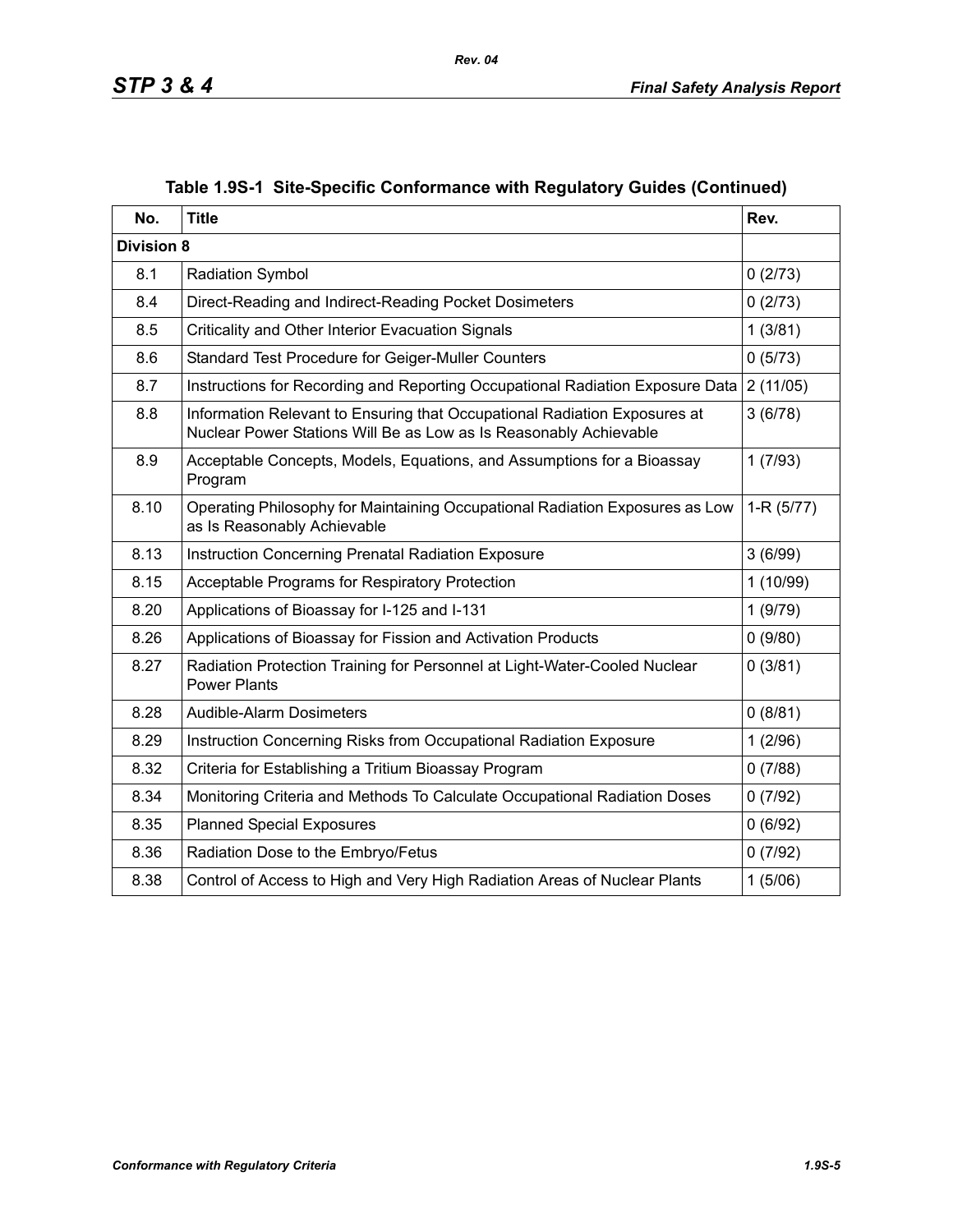| No.   | <b>Title</b>                                                                                                  | Conformance                                                                                                                                                                                                   |
|-------|---------------------------------------------------------------------------------------------------------------|---------------------------------------------------------------------------------------------------------------------------------------------------------------------------------------------------------------|
|       | 1.16 Reporting of Operating Information Appendix A<br><b>Technical Specifications,</b><br>Rev. 4              | RG 1.16, Rev. 4 does not reflect current<br>regulations. STP 3 & 4 will conform to<br>10 CFR 50.72 and 10 CFR 50.73.                                                                                          |
|       | 1.33 Quality Assurance Program Requirements<br>(Operations), Rev. 2                                           | Not applicable. The STP 3 & 4 Quality-<br><b>Assurance Program Description commits to-</b><br>NQA-1-1994See QAPD Part IV.                                                                                     |
|       | 1.71 Welder Qualifications for Areas of Limited<br>Accessibility, Rev. 0                                      | Refer to Subsection I0.3.6.3.                                                                                                                                                                                 |
|       | 1.86 Termination of Operating Licenses for Nuclear<br>Reactors, Rev. 0                                        | Not applicable.                                                                                                                                                                                               |
|       | 1.90   Inservice Inspection of Prestressed Concrete<br>Containment Structures with Grouted Tendons,<br>Rev. 1 | Not applicable.                                                                                                                                                                                               |
|       | 1.114 Guidance on Being Operator at the Controls of<br>a Nuclear Power Plant, Rev. 1                          | STP 3 & 4 meets the intent of this guide by<br>having sufficient operators on duty in the<br>control room to assure visual contact with<br>reactor controls and instrumentation during<br>routine log rounds. |
| 1.127 | Inspection of Water-Control Structures<br>Associated with Nuclear Power Plants,<br>Rev. 1                     | Not applicable.                                                                                                                                                                                               |
|       | 1.134   Medical Evaluation of Licensed Personnel for<br>Nuclear Power Plants, Rev. 2                          | Conforms.                                                                                                                                                                                                     |
| 1.149 | Nuclear Power Plant Simulation facilities for<br>Use in Operator License Examinations, Rev. 1                 | The simulator will be certified in accordance<br>with RG 1.149, Rev. 3 and ANSI/ANS 3.5-<br>1998.                                                                                                             |

### **Table 1.9S-2 Conformance with Regulatory Guides Noted as "COL Applicant" in DCD**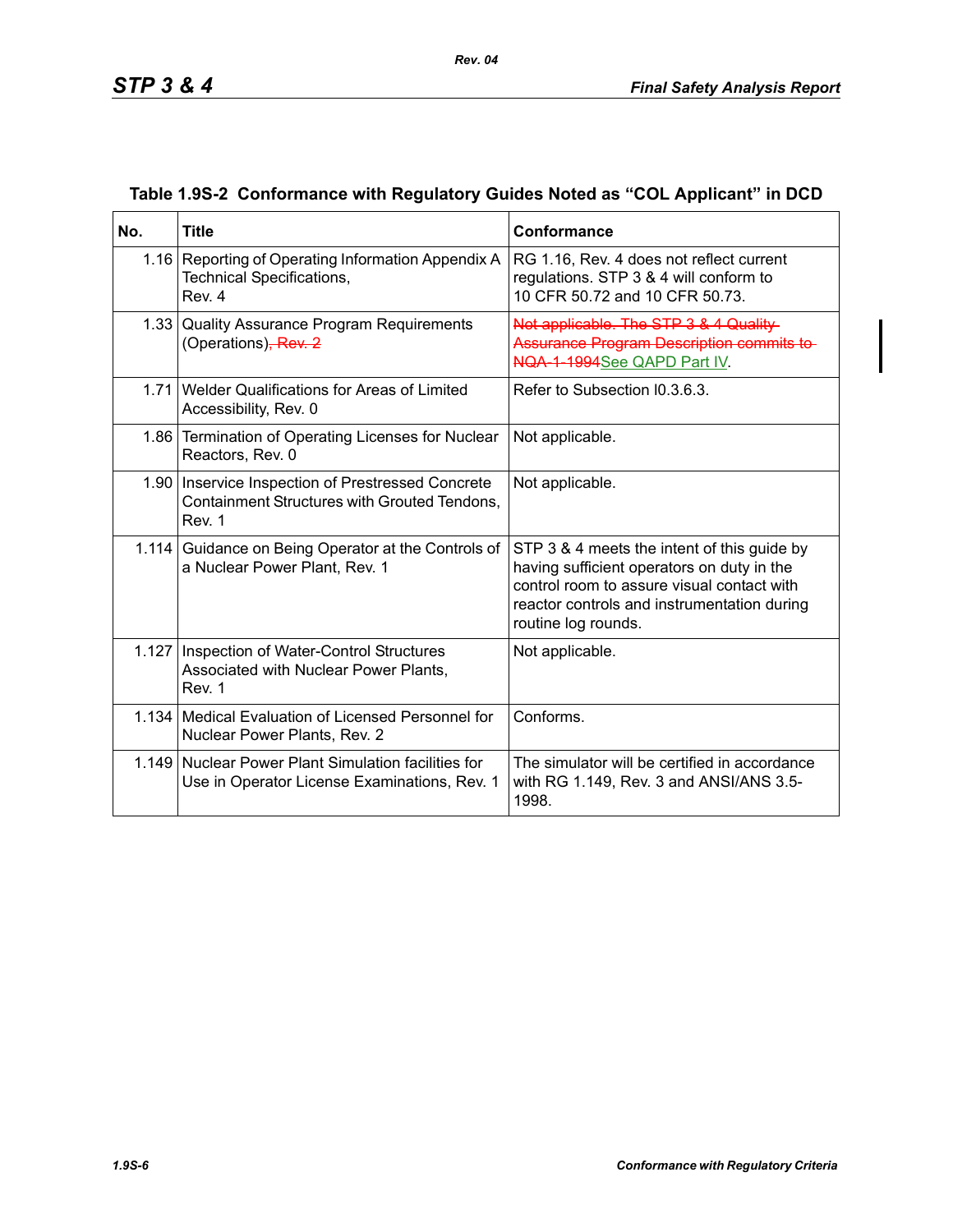| No.             | <b>Title</b>                                                                               | Rev.    |
|-----------------|--------------------------------------------------------------------------------------------|---------|
|                 | Chapter 1 - Introduction and General Description of the Plant                              |         |
| 1.0             | Introduction and Interfaces                                                                | 0(3/07) |
|                 | <b>Chapter 2 - Site Characteristics</b>                                                    |         |
| 2.0             | <b>Site Characteristics and Site Parameters</b>                                            | 0(3/07) |
| 2.1.1           | Site Location and Description                                                              | 3(3/07) |
| 2.1.2           | <b>Exclusion Area Authority and Control</b>                                                | 3(3/07) |
| 2.1.3           | <b>Population Distribution</b>                                                             | 3(3/07) |
| $2.2.1 - 2.2.2$ | Identification of Potential Hazards in Site Vicinity                                       | 3(3/07) |
| 2.2.3           | <b>Evaluation of Potential Accidents</b>                                                   | 3(3/07) |
| 2.3.1           | <b>Regional Climatology</b>                                                                | 3(3/07) |
| 2.3.2           | Local Meteorology                                                                          | 3(3/07) |
| 2.3.3           | Onsite Meteorological Measurements Programs                                                | 3(3/07) |
| 2.3.4           | Short-Term Atmospheric Dispersion Estimates for Accident Releases                          | 3(3/07) |
| 2.3.5           | Long-Term Atmospheric Dispersion Estimates for Routine<br>Releases                         | 3(3/07) |
| 2.4.1           | <b>Hydrologic Description</b>                                                              | 3(3/07) |
| 2.4.2           | Floods                                                                                     | 4(3/07) |
| 2.4.3           | Probable Maximum Flood (PMF) on Streams and Rivers                                         | 4(3/07) |
| 2.4.4           | <b>Potential Dam Failures</b>                                                              | 3(3/07) |
| 2.4.5           | Probable Maximum Surge and Seiche Flooding                                                 | 3(3/07) |
| 2.4.6           | Probable Maximum Tsunami Hazards                                                           | 3(3/07) |
| 2.4.7           | Ice Effects                                                                                | 3(3/07) |
| 2.4.8           | <b>Cooling Water Canals and Reservoirs</b>                                                 | 3(3/07) |
| 2.4.9           | <b>Channel Diversions</b>                                                                  | 3(3/07) |
| 2.4.10          | <b>Flooding Protection Requirements</b>                                                    | 3(3/07) |
| 2.4.11          | <b>Low Water Considerations</b>                                                            | 3(3/07) |
| 2.4.12          | Groundwater                                                                                | 3(3/07) |
| 2.4.13          | Accidental Releases of Radioactive Liquid Effluents in Ground and<br><b>Surface Waters</b> | 3(3/07) |
| 2.4.14          | Technical Specifications and Emergency Operation Requirements                              | 3(3/07) |
| 2.5.1           | Basic Geologic and Seismic Information                                                     | 4(3/07) |
| 2.5.2           | <b>Vibratory Ground Motion</b>                                                             | 4(3/07) |
| 2.5.3           | <b>Surface Faulting</b>                                                                    | 4(3/07) |

|  | Table 1.9S-3 Site-Specific Conformance with Standard Review Plan |  |
|--|------------------------------------------------------------------|--|
|  |                                                                  |  |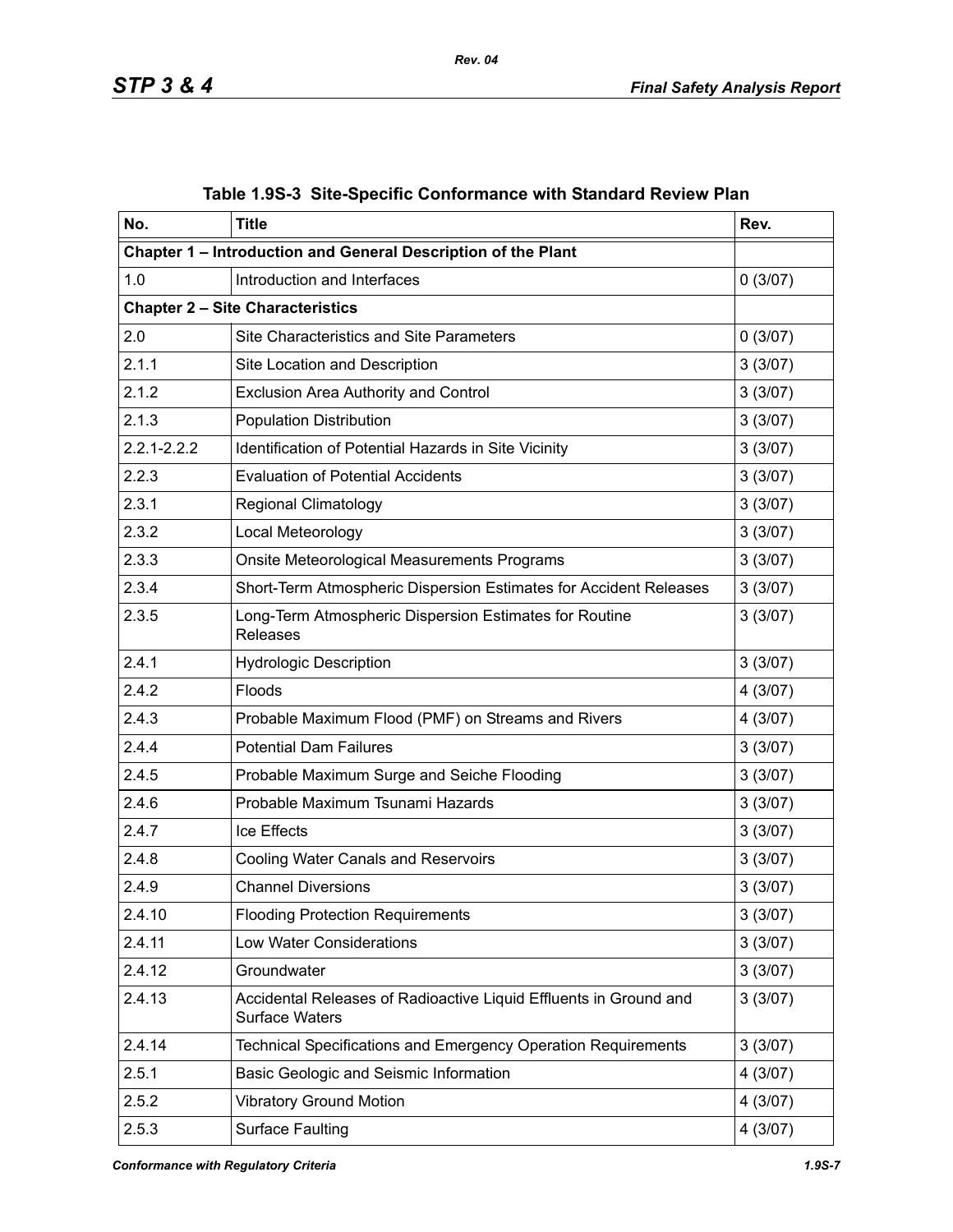| No.     | <b>Title</b>                                                         | Rev.     |  |  |  |
|---------|----------------------------------------------------------------------|----------|--|--|--|
| 2.5.4   | Stability of Subsurface Materials and Foundations                    | 3(3/07)  |  |  |  |
| 2.5.5   | <b>Stability of Slopes</b>                                           | 3(3/07)  |  |  |  |
|         | Chapter 3 - Design of Structures, Components, Equipment, and Systems |          |  |  |  |
| 3.2.1   | Seismic Classification                                               | 2(3/07)  |  |  |  |
| 3.2.2   | <b>System Quality Group Classification</b>                           | 2(3/07)  |  |  |  |
| 3.3.1   | <b>Wind Loadings</b>                                                 | 3 (3/070 |  |  |  |
| 3.3.2   | Tornado Loadings                                                     | 3(3/07)  |  |  |  |
| 3.4.2   | Analysis Procedures                                                  | 3(3/07)  |  |  |  |
| 3.5.1.3 | <b>Turbine Missiles</b>                                              | 3(3/07)  |  |  |  |
| 3.5.1.4 | Missiles Generated by Tornadoes and Extreme Winds                    | 3(3/07)  |  |  |  |
| 3.5.3   | <b>Barrier Design Procedures</b>                                     | 3(3/07)  |  |  |  |
| 3.7.1   | Seismic Design Parameters                                            | 3(3/07)  |  |  |  |
| 3.7.2   | Seismic System Analysis                                              | 3(3/07)  |  |  |  |
| 3.8.4   | Other Seismic Category I Structures                                  | 2(3/07)  |  |  |  |
|         | Appendix B                                                           | 2(3/07)  |  |  |  |
|         | Appendix C                                                           | 2(3/07)  |  |  |  |
| 3.8.5   | Foundations                                                          | 2(3/07)  |  |  |  |
|         | <b>Chapter 8 - Electrical Power</b>                                  |          |  |  |  |
| 8.1     | Electric Power - Introduction                                        | 3(3/07)  |  |  |  |
| 8.2     | Offsite Power system                                                 | 4(3/07)  |  |  |  |
|         | Appendix A                                                           | 4(3/07)  |  |  |  |
|         | <b>Chapter 9 - Auxiliary Systems</b>                                 |          |  |  |  |
| 9.2.1   | <b>Station Service Water System</b>                                  | 5(3/07)  |  |  |  |
| 9.2.2   | Reactor Auxiliary Cooling Water Systems                              | 4(3/07)  |  |  |  |
| 9.2.4   | Potable and Sanitary Water Systems                                   | 3(3/07)  |  |  |  |
| 9.2.5   | <b>Ultimate Heat Sink</b>                                            | 3(3/07)  |  |  |  |
| 9.3.1   | Compressed Air System                                                | 2(3/07)  |  |  |  |
| 9.3.3   | Equipment and Floor Drainage System                                  | 3(3/07)  |  |  |  |
| 9.5.1   | Fire Protection Program                                              | 5(3/07)  |  |  |  |
|         | Appendix A                                                           | 5(3/07)  |  |  |  |
| 9.5.2   | <b>Communications Systems</b>                                        | 3(3/07)  |  |  |  |

### **Table 1.9S-3 Site-Specific Conformance with Standard Review Plan (Continued)**

*Rev. 04*

*1.9S-8 Conformance with Regulatory Criteria* 

 $\overline{\mathbf{I}}$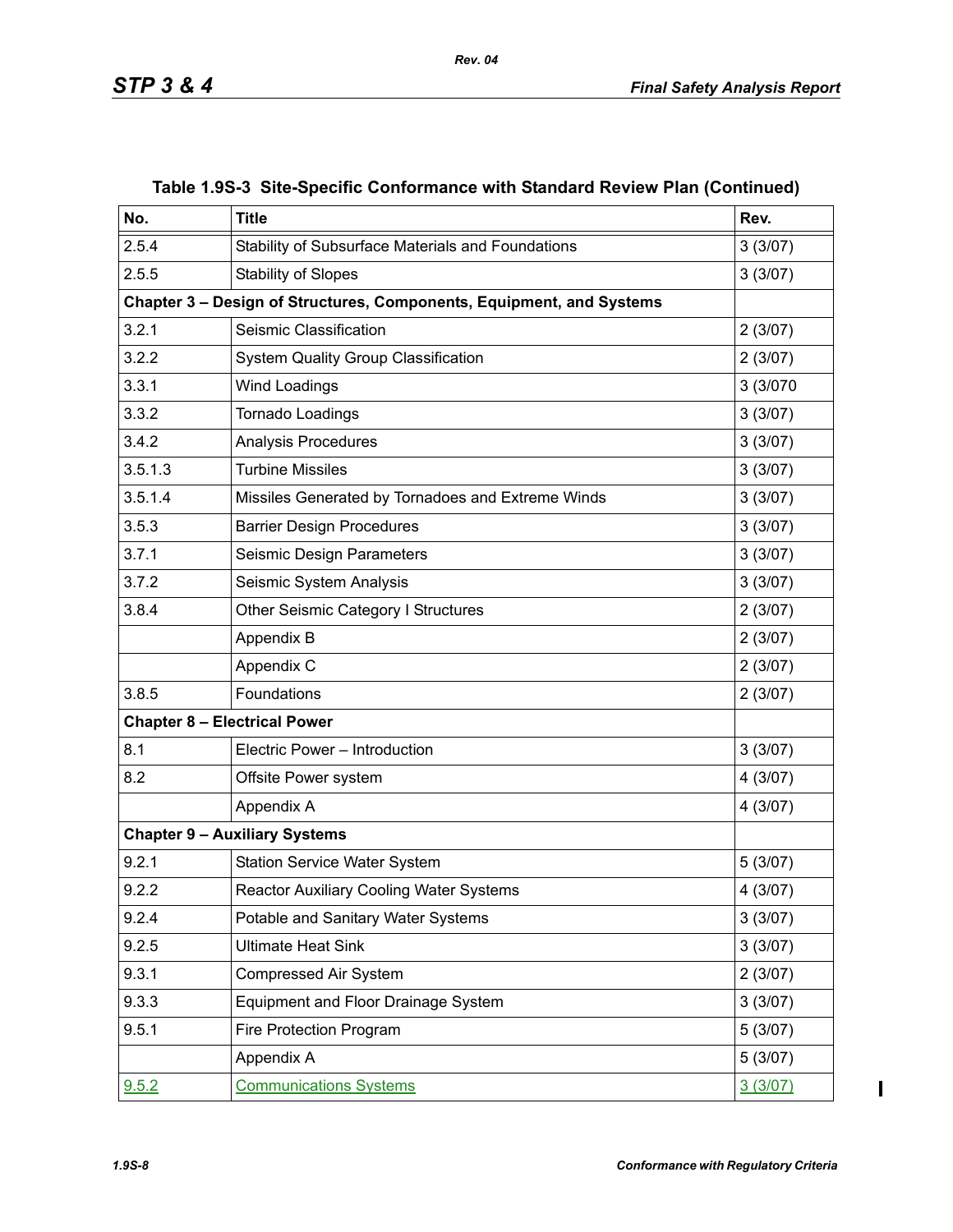| No.           | <b>Title</b>                                                                                                  | Rev.                     |
|---------------|---------------------------------------------------------------------------------------------------------------|--------------------------|
|               | Chapter 10 - Steam and Power Conversion System                                                                |                          |
| 10.4.5        | <b>Circulating Water System</b>                                                                               | 3(3/07)                  |
|               | <b>Chapter 11 - Radioactive Waste Management</b>                                                              |                          |
| 11.5          | Process and Effluent Radiological Monitoring Instrumentation and<br><b>Sampling Systems</b>                   | 3(7/81)                  |
|               | BTP 11-6 Postulated Radioactive Releases due to Liquid-Containing<br><b>Tank Failures</b>                     | 3(3/07)                  |
|               | <b>Chapter 12 - Radiation Protection</b>                                                                      |                          |
| 12.5          | Operational Radiation Protection Program                                                                      | 3(3/07)                  |
|               | <b>Chapter 13 - Conduct of Operations</b>                                                                     |                          |
| 13.1.1        | Management and Technical Support Organization                                                                 | 5(3/07)                  |
| 13.1.2-13.1.3 | <b>Operating Organization</b>                                                                                 | 6(3/07)                  |
| 13.2.1        | Reactor Operator Requalification Program; Reactor Operator Training                                           | 3(3/07)                  |
| 13.2.2        | Non-Licensed Plant Staff Training                                                                             | 3(3/07)                  |
| 13.3          | <b>Emergency Planning</b>                                                                                     | 3(3/07)                  |
| 13.4          | <b>Operational Programs</b>                                                                                   | 3(3/07)                  |
| 13.5.1        | <b>Administrative Procedures</b>                                                                              | 0(7/81)                  |
| 13.5.1.1      | Administrative Procedures - General                                                                           | 0(3/07)                  |
| 13.5.1.2      | Administrative Procedures - Initial Test Program                                                              | 0(6/96)                  |
| 13.5.2.1      | <b>Operating and Emergency Operating Procedures</b>                                                           | 2(3/07)                  |
|               | Appendix A                                                                                                    | 2(3/07)                  |
| 13.5.2.2      | Maintenance and Other Operating Procedures                                                                    | 0(64/96)<br><b>DRAFT</b> |
| 13.6          | <b>Physical Security</b>                                                                                      | 3(3/07)                  |
| 13.6.1        | Physical Security - Combined License Review Responsibilities                                                  | 0(3/07)                  |
|               | <b>Chapter 17 - Quality Assurance</b>                                                                         |                          |
| 17.5          | Quality Assurance Program Description - Design Certification, Early Site<br>Permit and New License Applicants | 0(3/07)                  |

# **Table 1.9S-3 Site-Specific Conformance with Standard Review Plan (Continued)**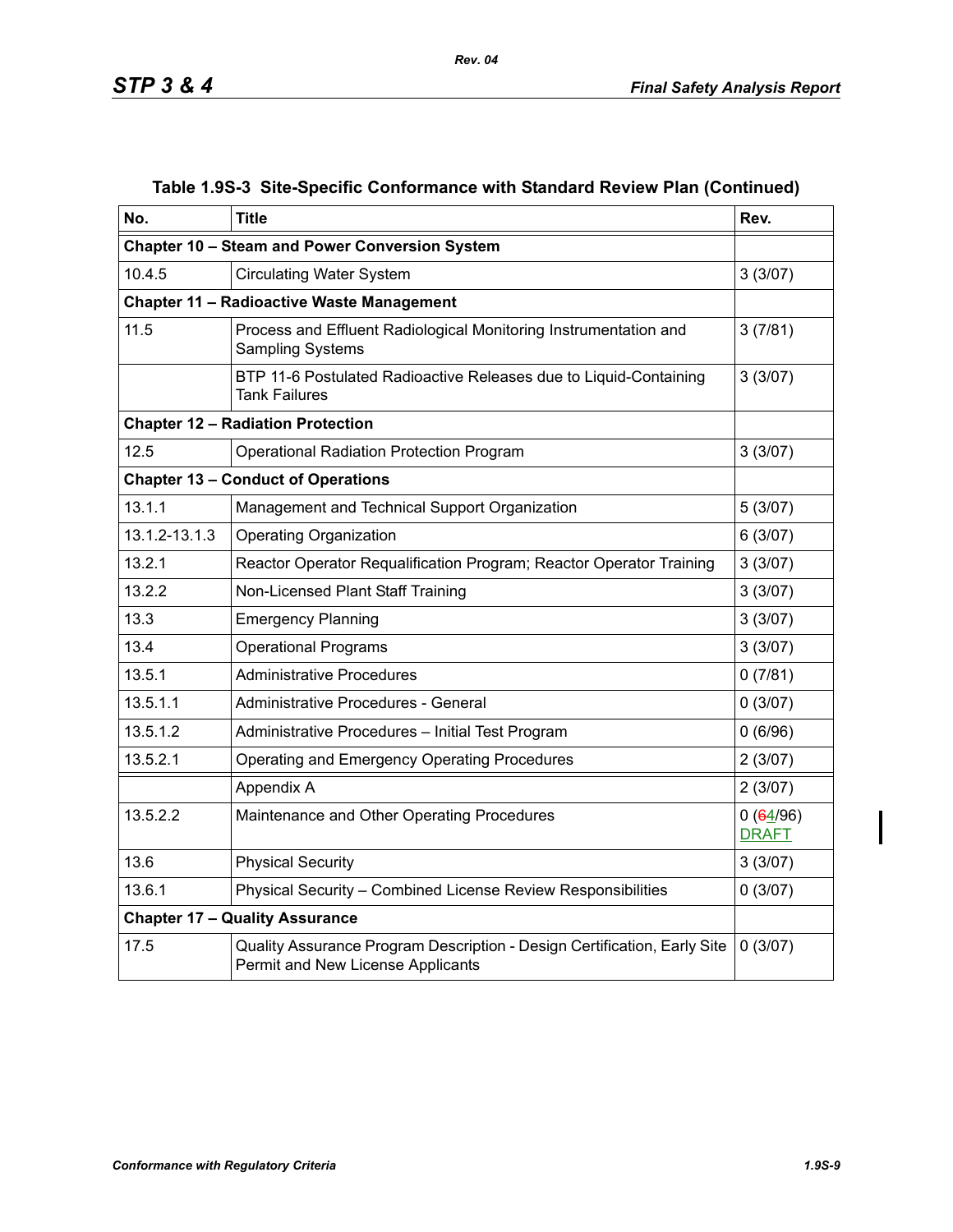| <b>Departure</b><br><b>Number</b> | <b>Subject</b>                      | <b>Affected COLA Sections</b>                                                                                                                                                                                                                                                                                                                                         | <b>Sections</b>                                                                                                      | Applicable SRP Conformance with Applicable SRP/<br><b>Justification for Differences</b> |
|-----------------------------------|-------------------------------------|-----------------------------------------------------------------------------------------------------------------------------------------------------------------------------------------------------------------------------------------------------------------------------------------------------------------------------------------------------------------------|----------------------------------------------------------------------------------------------------------------------|-----------------------------------------------------------------------------------------|
| <b>STD DEP</b><br>$T11.1-1$       | <b>Definition of As-Built</b>       | Tier 1 Section 1.1                                                                                                                                                                                                                                                                                                                                                    | 14.3                                                                                                                 | Conforms with applicable SRP section                                                    |
| STD DEP<br>$T12.1-2$              | <b>RIP Motor Casing</b><br>Cladding | Tier 1 Section 2.1<br>Tier 2 Section 5.3                                                                                                                                                                                                                                                                                                                              | 5.3.1<br>5.3.3                                                                                                       | Conforms with applicable SRP sections                                                   |
| STD DEP<br>$T12.2 - 1$            | Control System<br>Changes           | Tier 1 Section 2.2<br>Tier 1 Section 2.15<br>Tier 2 Section 7.2<br>Tier 2 Section 7.6<br>Tier 2 Section 7.7<br>Tier 2 Section 10.1<br>Tier 2 Section 16.3.3.1.1<br>Tier 2 Section 16B.3.3.1.1                                                                                                                                                                         | 1.0<br>App 7.0-A<br>7.1<br>7.2<br>7.3<br>7.6<br>7.7                                                                  | Conforms with applicable SRP sections                                                   |
| STD DEP<br>$T12.3-1$              | Hi Rad MSIV<br>Closure              | Tier 1 Section 2.3<br>Tier 1 Section 2.7<br>Tier 2 Section 1.2<br>Tier 2 Appendix 1A<br>Tier 2 Section 3.4<br>Tier 2 Section 5.2<br>Tier 2 Section 7.1<br>Tier 2 Section 7.2<br>Tier 2 Section 7.3<br>Tier 2 Section 7.5<br>Tier 2 Section 15.2<br>Tier 2 Section 16.3.3.1.1<br>Tier 2 Section 16.3.3.6.1<br>Tier 2 Section 16B.3.3.1.1<br>Tier 2 Section 16B.3.3.6.1 | 1.0<br>3.4.1<br>5.2.5<br>7.1<br>Table 7.1<br>App 7.1-A<br>7.2<br>7.3<br>7.5<br>11.5<br>13.3<br>15.2.1-15.2.5<br>16.0 | Conforms with applicable SRP sections                                                   |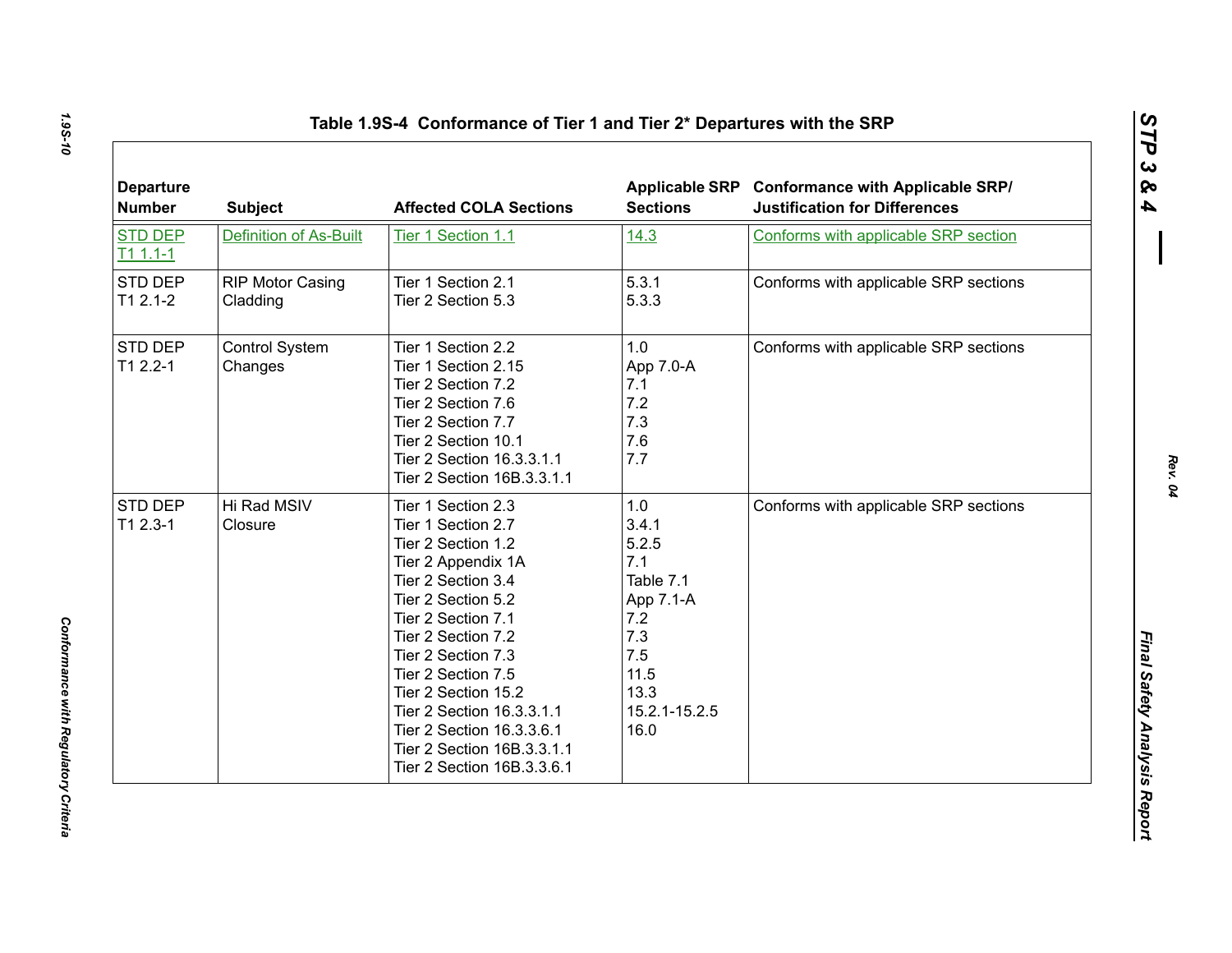| <b>Departure</b><br><b>Number</b> | <b>Subject</b>                        | <b>Affected COLA Sections</b>                                                                                                                                                                                                                                                                                        | <b>Sections</b>                                                                                                                 | Applicable SRP Conformance with Applicable SRP/<br><b>Justification for Differences</b> |
|-----------------------------------|---------------------------------------|----------------------------------------------------------------------------------------------------------------------------------------------------------------------------------------------------------------------------------------------------------------------------------------------------------------------|---------------------------------------------------------------------------------------------------------------------------------|-----------------------------------------------------------------------------------------|
| STD DEP<br>$T12.4-1$              | <b>RHR Spent Fuel</b><br>Pool Cooling | Tier 1 Section 2.4<br>Tier 1 Section 2.6<br>Tier 2 Appendix 1AA<br>Tier 2 Section 3.1<br>Tier 2 Section 3.9<br>Tier 2 Appendix 3MA<br>Tier 2 Section 5.4<br>Tier 2 Section 6.3<br>Tier 2 Section 6.6<br>Tier 2 Section 7.3<br>Tier 2 Section 7.4<br>Tier 2 Section 9.1<br>Tier 2 Appendix 19L<br>Tier 2 Appendix 19Q | 3.2.1<br>3.2.2<br>5.4<br>5.4.7<br>6.3<br>6.6<br>7.3<br>7.4<br>9.1.1<br>9.1.2<br>9.1.3<br>9.1.4<br>9.1.5<br>13.4<br>19.1<br>19.2 | Conforms with applicable SRP sections                                                   |
|                                   |                                       |                                                                                                                                                                                                                                                                                                                      |                                                                                                                                 |                                                                                         |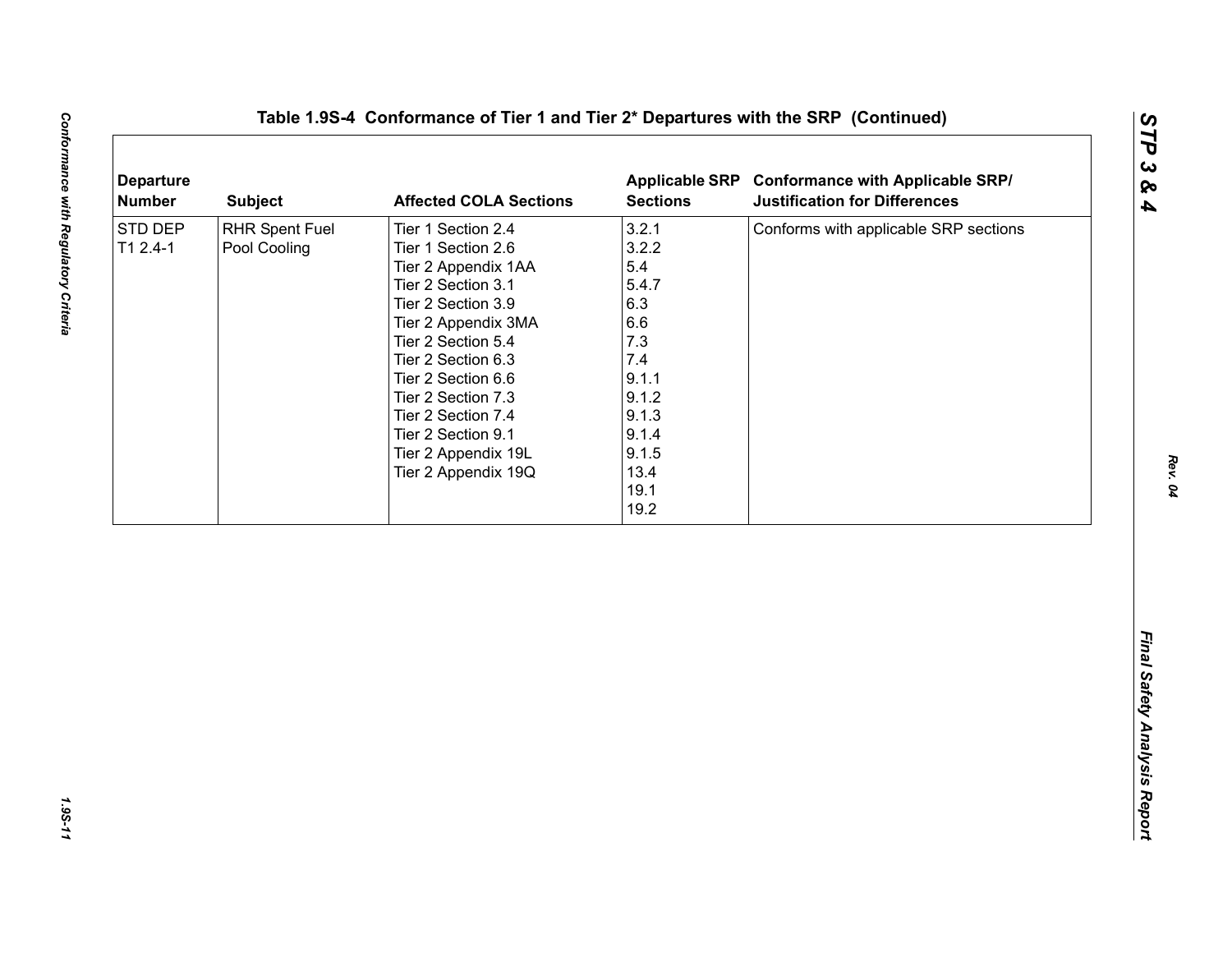| <b>Number</b>       | <b>Subject</b>              | <b>Affected COLA Sections</b>                                                                                                                                                                                                                                                                        | <b>Sections</b>                                                                                                                                                                                        | Applicable SRP Conformance with Applicable SRP/<br><b>Justification for Differences</b> |
|---------------------|-----------------------------|------------------------------------------------------------------------------------------------------------------------------------------------------------------------------------------------------------------------------------------------------------------------------------------------------|--------------------------------------------------------------------------------------------------------------------------------------------------------------------------------------------------------|-----------------------------------------------------------------------------------------|
| STD DEP<br>T1 2.4-2 | FW Line Break<br>Mitigation | Tier 1 Section 2.4<br>Tier 2 Section 5.2<br>Tier 2 Section 6.2<br>Tier 2 Section 7.3<br>Tier 2 Section 8.1<br>Tier 2 Section 8.3<br>Tier 2 Section 10.2<br>Tier 2 Appendix 19L<br>Tier 2 Section 16.3.3.1.1<br>Tier 2 Section 16.3.3.1.4<br>Tier 2 Section 16B.3.3.1.1<br>Tier 2 Section 16B.3.3.1.4 | 3.2.2<br>3.6.2<br>3.6.3<br>3.8.3<br>3.11<br>5.2.2<br>5.2.3<br>5.2.4<br>5.2.5<br>6.2.1.1C<br>6.2.1.2<br>6.2.1.3<br>6.2.1.4<br>6.2.2<br>6.2.3<br>6.2.4<br>6.5.2<br>6.6<br>9.2.2<br>9.2.3<br>10.2<br>16.0 | Conforms with applicable SRP sections                                                   |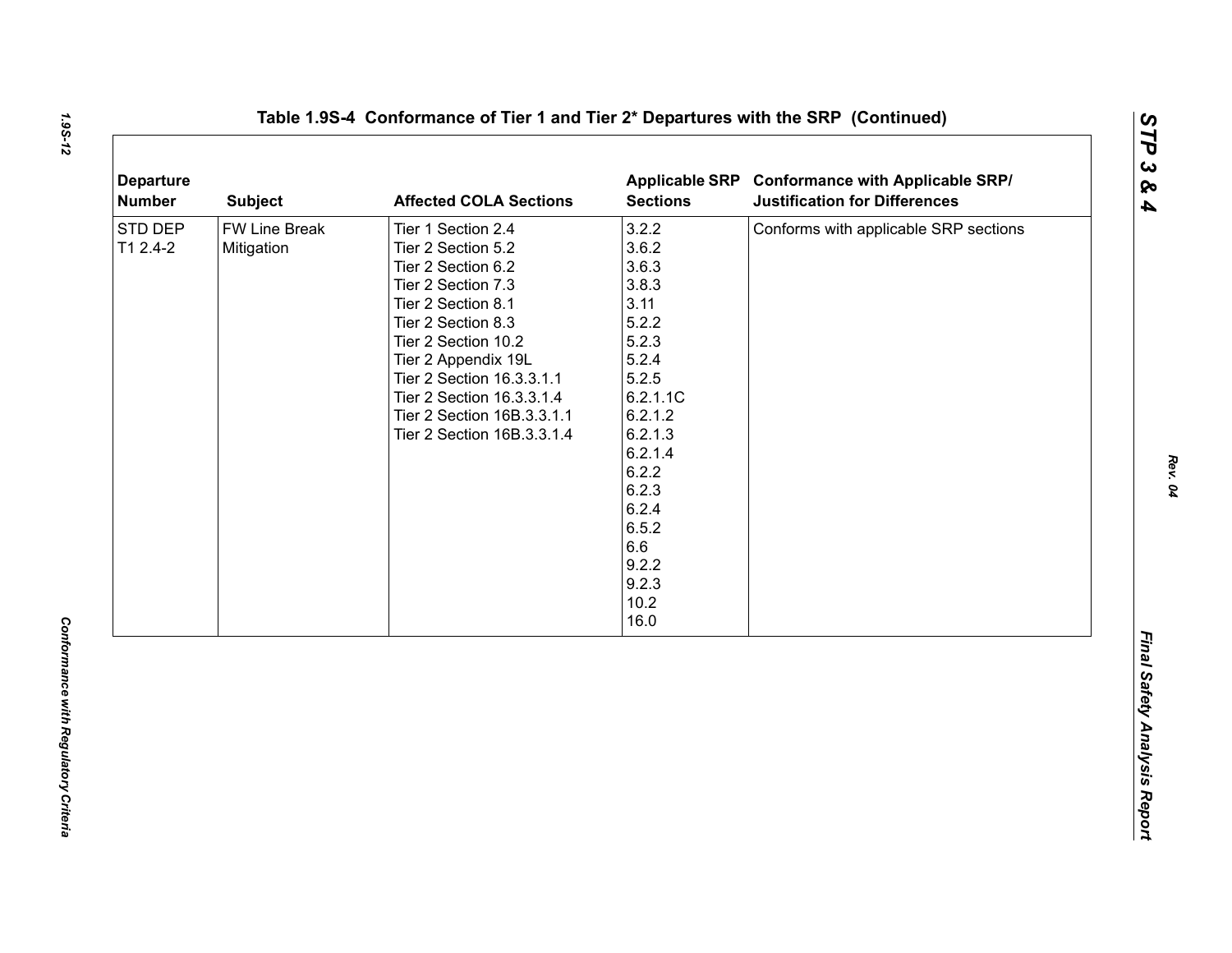| <b>Departure</b><br><b>Number</b> | <b>Subject</b>                                  | <b>Affected COLA Sections</b>                                                                                                                                                                                                                                                                                                                                                                                                                                                                | <b>Sections</b>                                                                                                                             | Applicable SRP Conformance with Applicable SRP/<br><b>Justification for Differences</b> |
|-----------------------------------|-------------------------------------------------|----------------------------------------------------------------------------------------------------------------------------------------------------------------------------------------------------------------------------------------------------------------------------------------------------------------------------------------------------------------------------------------------------------------------------------------------------------------------------------------------|---------------------------------------------------------------------------------------------------------------------------------------------|-----------------------------------------------------------------------------------------|
| STD DEP<br>T1 2.4-3               | <b>RCIC Pump</b>                                | Tier 1 Section 2.4<br>Tier 2 Appendix 1A<br>Tier 2 Section 3.2<br>Tier 2 Section 3.9<br>Tier 2 Appendix 3B<br>Tier 2 Appendix 3MA<br>Tier 2 Section 5.4<br>Tier 2 Section 6.2<br>Tier 2 Section 7.3<br>Tier 2 Section 14.2<br>Tier 2 Section 16.3.3.1.1<br>Tier 2 Section 16.3.3.1.4<br>Tier 2 Section 16B.3.3.1.1<br>Tier 2 Section 16B.3.3.1.4<br>Tier 2 Section 19.3<br>Tier 2 Section 19.9<br>Tier 2 Section 19.11<br>Tier 2 Section 19.13<br>Tier 2 Appendix 19K<br>Tier 2 Appendix 19M | 3.2.2<br>5.4<br>5.4.6<br>5.4.7<br>6.2.1.2<br>6.2.1.3<br>6.2.1.4<br>6.2.1.5<br>6.2.2<br>6.2.4<br>7.3<br>14.2<br>16.0<br>16.1<br>19.1<br>19.2 | Conforms with applicable SRP sections                                                   |
| <b>STD DEP</b><br>$T12.4-4$       | RHR, HPCF, and RCIC<br><b>Turbine Pump NPSH</b> | Tier 1 Section 2.4<br>Tier 2 Section 5.4<br>Tier 2 Section 6.2<br>Tier 2 Section 6.3<br>Tier 2 Appendix 6C<br>Tier 2 Section 14.2                                                                                                                                                                                                                                                                                                                                                            | 6.2                                                                                                                                         | Conforms with applicable SRP section                                                    |
| STD DEP<br>T1 2.12-1              | Breaker/Fuse<br>Coordination                    | Tier 1 Section 2.12                                                                                                                                                                                                                                                                                                                                                                                                                                                                          | 14.3<br>14.3.6                                                                                                                              | Conforms with applicable SRP sections                                                   |
| STD DEP<br>T1 2.12-2              | <b>I&amp;C Power</b><br>Division                | Tier 1 Section 2.12<br>Tier 2 Section 8.1<br>Tier 2 Section 8.3                                                                                                                                                                                                                                                                                                                                                                                                                              | App 7.1-C                                                                                                                                   | Conforms with applicable SRP section                                                    |

1.95-13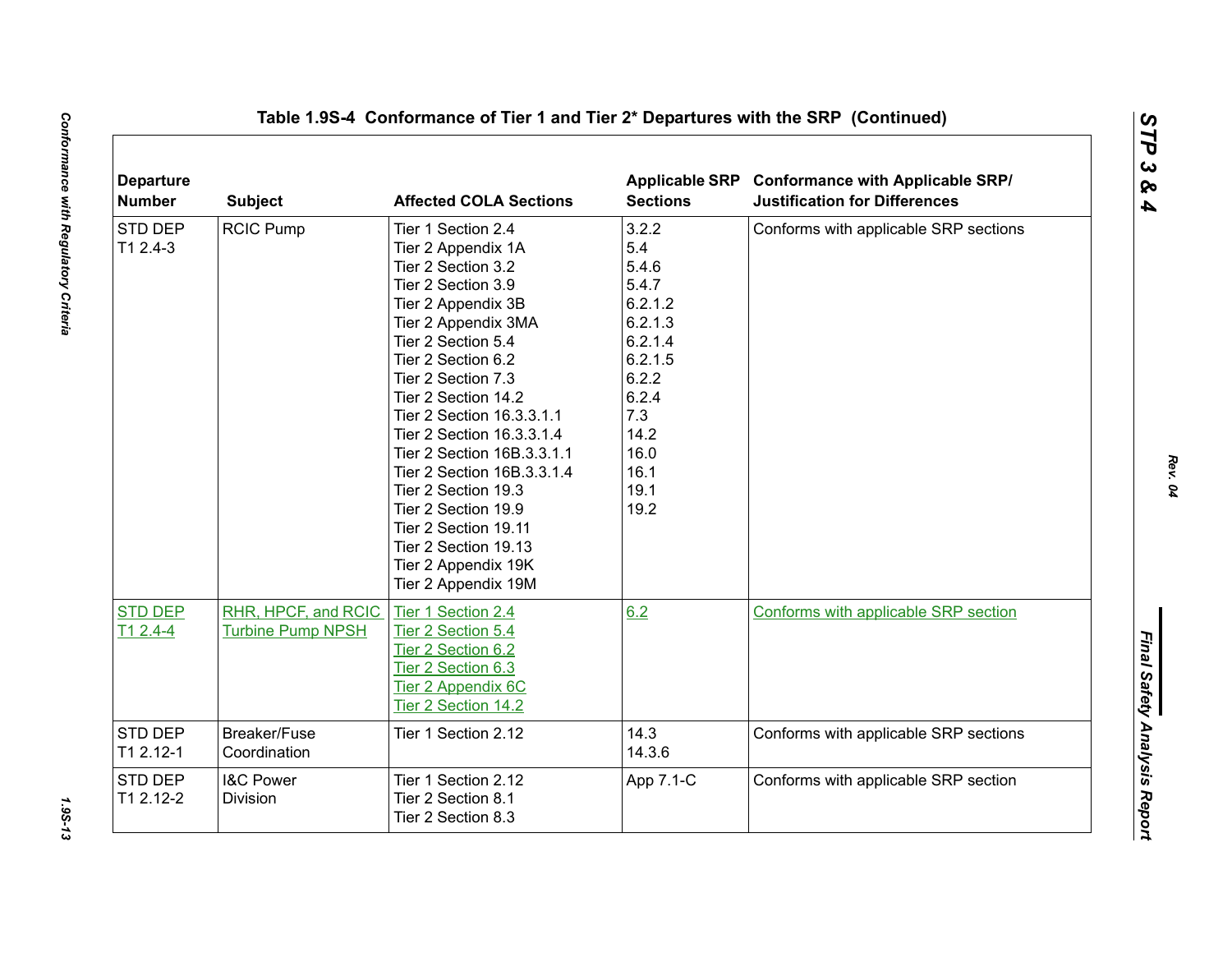| <b>Departure</b><br>Number | <b>Subject</b> | <b>Affected COLA Sections</b> | <b>Sections</b> | Applicable SRP Conformance with Applicable SRP/<br><b>Justification for Differences</b> |
|----------------------------|----------------|-------------------------------|-----------------|-----------------------------------------------------------------------------------------|
| STD DEP                    | Hydrogen       | Tier 1 Section 2.2            | 3.2.2           | Conforms with applicable SRP sections                                                   |
| T1 2.14-1                  | Recombiner     | Tier 1 Section 2.3            | 5.4             |                                                                                         |
|                            | Elimination    | Tier 1 Section 2.4            | 5.4.6           |                                                                                         |
|                            |                | Tier 1 Section 2.7            | 5.4.7           |                                                                                         |
|                            |                | Tier 1 Section 2.11           | 6.2.2           |                                                                                         |
|                            |                | Tier 1 Section 2.14           | 6.5.2           |                                                                                         |
|                            |                | Tier 1 Section 2.15           | 6.5.3           |                                                                                         |
|                            |                | Tier 2 Section 1.2            | 6.5.5           |                                                                                         |
|                            |                | Tier 2 Appendix 1A            | 7.1             |                                                                                         |
|                            |                | Tier 2 Appendix 1AA           | 7.3             |                                                                                         |
|                            |                | Tier 2 Section 3.2            | 7.4             |                                                                                         |
|                            |                | Tier 2 Section 3.9            | 7.5             |                                                                                         |
|                            |                | Tier 2 Appendix 3I            | 7.6             |                                                                                         |
|                            |                | Tier 2 Appendix 3MA           | 16.0            |                                                                                         |
|                            |                | Tier 2 Section 5.2            | 16.1            |                                                                                         |
|                            |                | Tier 2 Section 5.4            |                 |                                                                                         |
|                            |                | Tier 2 Section 6.2            |                 |                                                                                         |
|                            |                | Tier 2 Section 6.5            |                 |                                                                                         |
|                            |                | Tier 2 Section 6.6            |                 |                                                                                         |
|                            |                | Tier 2 Section 7.1            |                 |                                                                                         |
|                            |                | Tier 2 Section 7.3            |                 |                                                                                         |
|                            |                | Tier 2 Section 7.4            |                 |                                                                                         |
|                            |                | Tier 2 Section 7.5            |                 |                                                                                         |
|                            |                | Tier 2 Section 7.6            |                 |                                                                                         |
|                            |                | Tier 2 Section 9.2            |                 |                                                                                         |
|                            |                | Tier 2 Section 9.4            |                 |                                                                                         |
|                            |                | Tier 2 Appendix 9A            |                 |                                                                                         |
|                            |                | Tier 2 Section 14.2           |                 |                                                                                         |
|                            |                | Tier 2 Appendix 15A           |                 |                                                                                         |

*Rev. 04*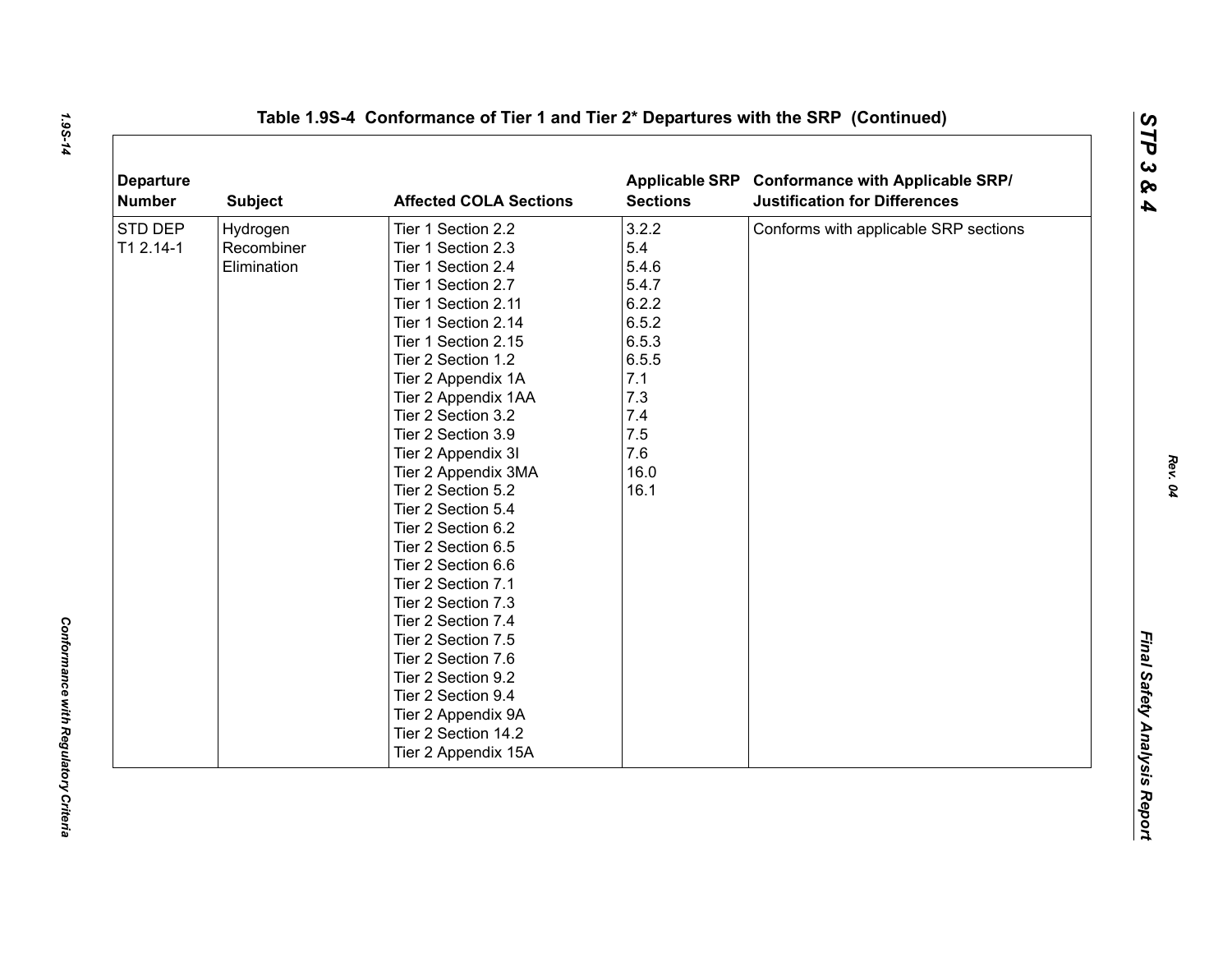| <b>Departure</b><br><b>Number</b>   | <b>Subject</b>                                    | <b>Affected COLA Sections</b>                                                                                                                                                                                                                                                                                                                                                        | <b>Sections</b> | Applicable SRP Conformance with Applicable SRP/<br><b>Justification for Differences</b> |
|-------------------------------------|---------------------------------------------------|--------------------------------------------------------------------------------------------------------------------------------------------------------------------------------------------------------------------------------------------------------------------------------------------------------------------------------------------------------------------------------------|-----------------|-----------------------------------------------------------------------------------------|
| STD DEP<br>T1 2.14-1<br>(continued) | Hydrogen<br>Recombiner<br>Elimination (continued) | Tier 2 Section 16.3.3.6.1<br>Tier 2 Section 16.3.3.6.2<br>Tier 2 Section 16.3.6.3.1<br>Tier 2 Section 16.3.6.3.2<br>Tier 2 Section 16.5.0<br>Tier 2 Section 16B.3.3.6.1<br>Tier 2 Section 16B.3.3.6.2<br>Tier 2 Section 16B.3.6.3.1<br>Tier 2 Section 16B.3.6.3.2<br>Tier 2 Appendix 18A<br>Tier 2 Appendix 18B<br>Tier 2 Appendix 18F<br>Tier 2 Appendix 18H<br>Tier 2 Appendix 19A |                 |                                                                                         |
|                                     |                                                   |                                                                                                                                                                                                                                                                                                                                                                                      |                 |                                                                                         |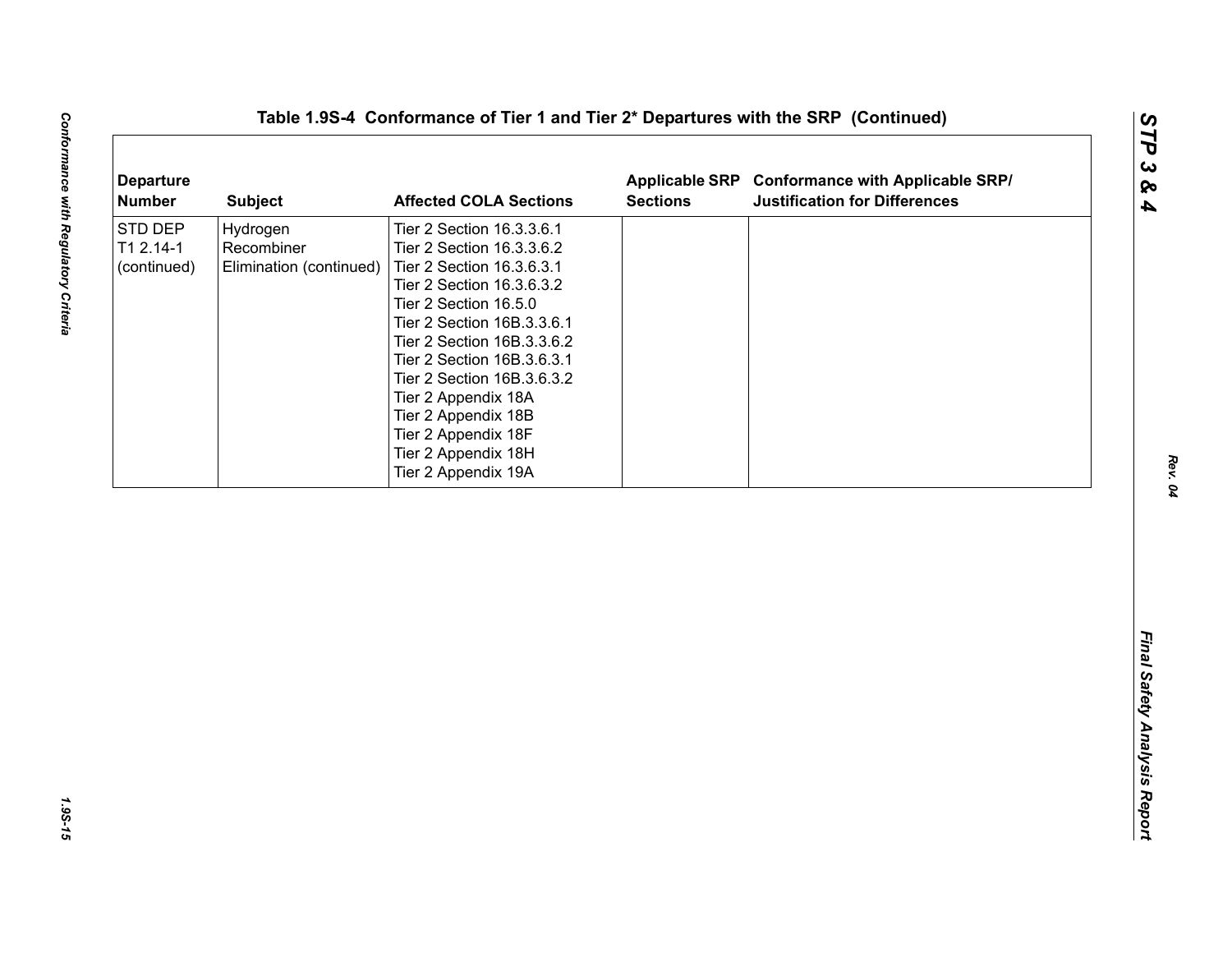| <b>Number</b> | <b>Subject</b>       | <b>Affected COLA Sections</b> | <b>Sections</b> | Applicable SRP Conformance with Applicable SRP/<br><b>Justification for Differences</b> |
|---------------|----------------------|-------------------------------|-----------------|-----------------------------------------------------------------------------------------|
| STD DEP       | Radwaste Building    | Tier 1 Section 2.15           | 2.0             | Conforms with applicable SRP sections                                                   |
| T1 2.15-1     | Substructure Seismic | Tier 2 Section 2.0            | 2.4.13          |                                                                                         |
|               | Classification       | Tier 2 Section 2.4S.13        | 2.5.4           |                                                                                         |
|               |                      | Tier 2 Section 2.5S.4         | 3.2.1           |                                                                                         |
|               |                      | Tier 2 Section 3.1            | 3.2.2           |                                                                                         |
|               |                      | Tier 2 Section 3.2            | 3.3.1           |                                                                                         |
|               |                      | Tier 2 Section 3.3            | 3.3.2           |                                                                                         |
|               |                      | Tier 2 Section 3.4            | 3.4.1           |                                                                                         |
|               |                      | Tier 2 Section 3.7            | 3.7.1           |                                                                                         |
|               |                      | Tier 2 Section 3.8            | 3.7.2           |                                                                                         |
|               |                      | Tier 2 Appendix 3C            | 3.7.3           |                                                                                         |
|               |                      | Tier 2 Appendix 3H            | 3.8.3           |                                                                                         |
|               |                      | Tier 2 Section 11.4           | 3.8.4           |                                                                                         |
|               |                      | Tier 2 Section 12.2           | 11.4            |                                                                                         |
|               |                      | Tier 2 Section 14.3           | 12.2            |                                                                                         |
|               |                      | Tier 2 Section 15.7           | 14.3            |                                                                                         |
|               |                      | Tier 2 Section 19.4           | 15.7.3          |                                                                                         |
|               |                      | Tier 2 Appendix 19H           | 15.7.4          |                                                                                         |
|               |                      | Tier 2 Section 21.0           | 15.7.5          |                                                                                         |
|               |                      | Tier 2 Section 21.1           | 19.0            |                                                                                         |
| STD DEP       | <b>RBSRDG</b>        | Tier 1 Section 2.15           | 9.4.1           | Conforms with applicable SRP sections                                                   |
| T1 2.15-2     | <b>HVAC</b>          | Tier 2 Section 9.4            | 9.4.3           |                                                                                         |
|               |                      |                               | 9.4.4           |                                                                                         |

*Rev. 04*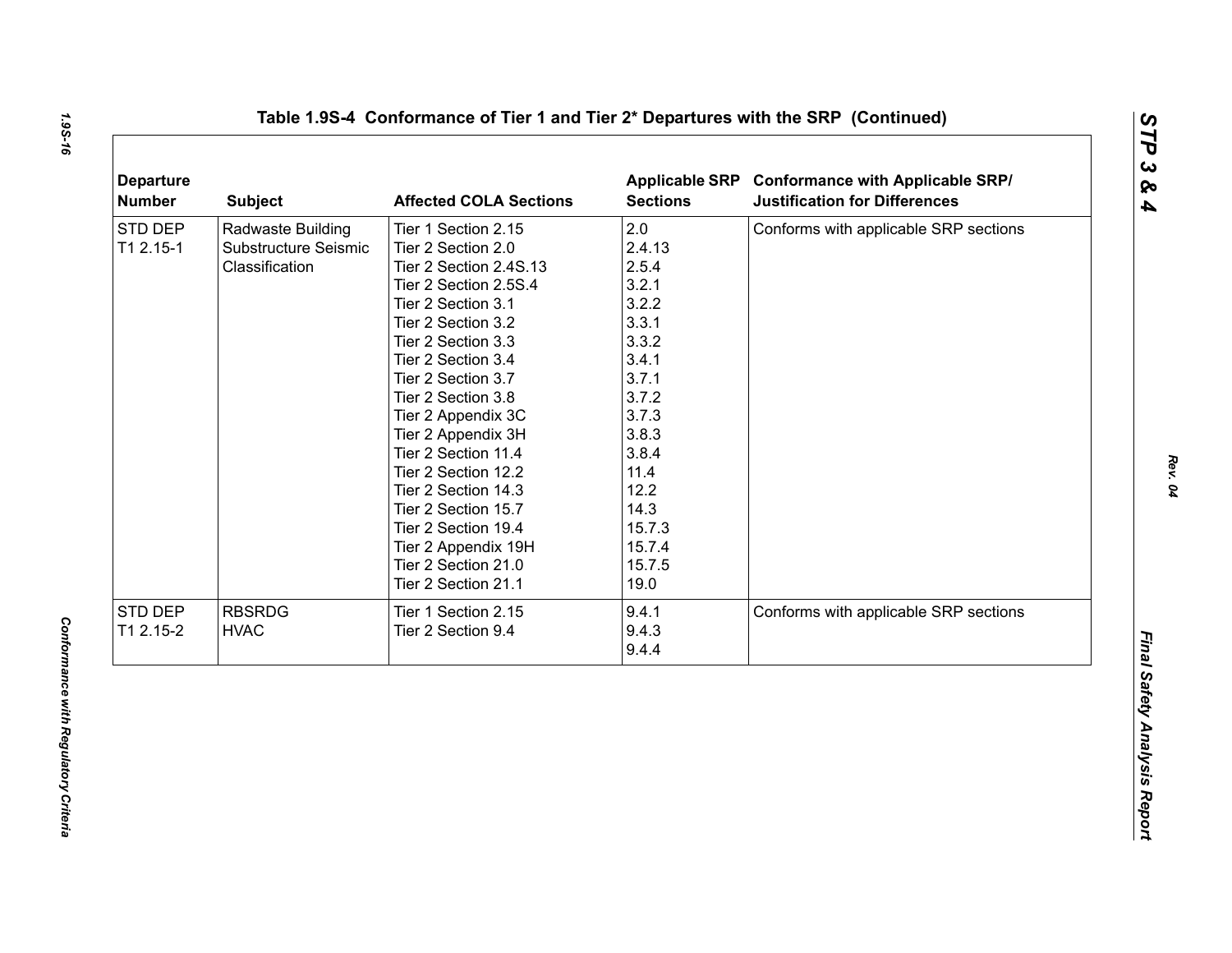| <b>Departure</b><br><b>Number</b> | <b>Subject</b>                                | <b>Affected COLA Sections</b>                                                                                                                                                                                                                                                                                                           | <b>Sections</b>                                                                                                           | Applicable SRP Conformance with Applicable SRP/<br><b>Justification for Differences</b> |
|-----------------------------------|-----------------------------------------------|-----------------------------------------------------------------------------------------------------------------------------------------------------------------------------------------------------------------------------------------------------------------------------------------------------------------------------------------|---------------------------------------------------------------------------------------------------------------------------|-----------------------------------------------------------------------------------------|
| STD DEP<br>$T13.4-1$              | Safety-Related<br><b>I&amp;C Architecture</b> | Tier 1 Section 2.2<br>Tier 1 Section 2.7<br>Tier 1 Section 3.4<br>Tier 2 Section 1.2<br>Tier 2 Section 3.2<br>Tier 2 Section 6.2<br>Tier 2 Section 7.1<br>Tier 2 Section 7.2<br>Tier 2 Section 7.3<br>Tier 2 Section 7.4<br>Tier 2 Section 7.6<br>Tier 2 Section 7.7<br>Tier 2 Appendix 7A<br>Tier 2 Appendix 7C<br>Tier 2 Section 10.1 | 3.2.1<br>3.2.2<br>6.2.4<br>App 7.0-A<br>7.1<br>7.2<br>7.3<br>7.4<br>7.6<br>7.7<br>7.9<br>10.3<br>10.4.5<br>10.4.7<br>11.5 | Conforms with applicable SRP sections                                                   |
|                                   |                                               | Tier 2 Section 10.4                                                                                                                                                                                                                                                                                                                     | 12.3-12.4                                                                                                                 |                                                                                         |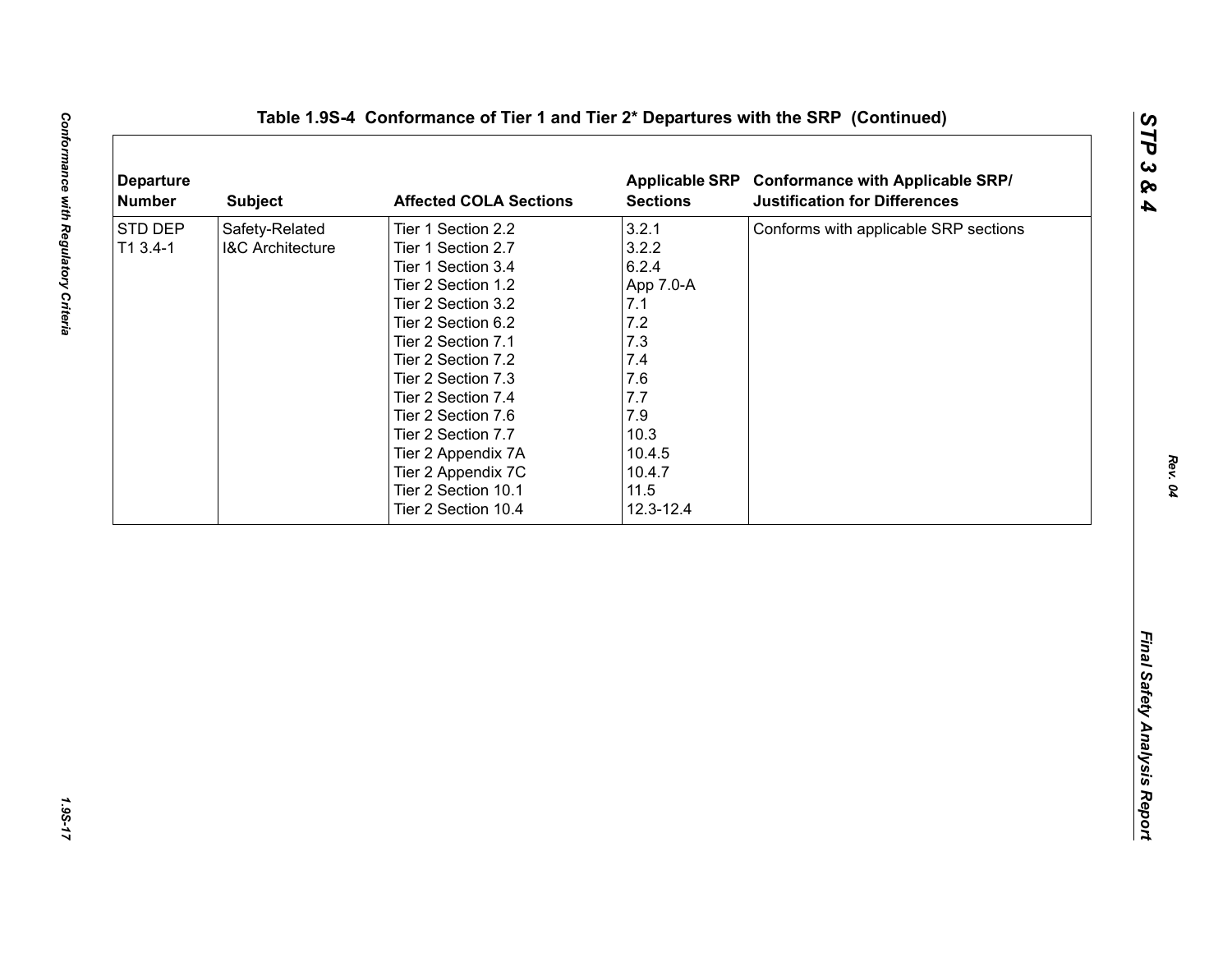| <b>Departure</b><br><b>Number</b> | <b>Subject</b>              | <b>Affected COLA Sections</b> | <b>Sections</b> | Applicable SRP Conformance with Applicable SRP/<br><b>Justification for Differences</b> |  |
|-----------------------------------|-----------------------------|-------------------------------|-----------------|-----------------------------------------------------------------------------------------|--|
| STD DEP                           | Safety-Related              | Tier 2 Section 11.5           | 14.2            |                                                                                         |  |
| T1 3.4-1                          | <b>I&amp;C Architecture</b> | Tier 2 Section 12.3           | 15.8            |                                                                                         |  |
| (Continued)                       | (continued)                 | Tier 2 Section 14.2           | 16.0            |                                                                                         |  |
|                                   |                             | Tier 2 Section 15.0           | 18.0            |                                                                                         |  |
|                                   |                             | Tier 2 Section 15.1S          | 19.0            |                                                                                         |  |
|                                   |                             | Tier 2 Appendix 15B           |                 |                                                                                         |  |
|                                   |                             | Tier 2 Appendix 15E           |                 |                                                                                         |  |
|                                   |                             | Tier 2 Section 16.1.0         |                 |                                                                                         |  |
|                                   |                             | Tier 2 Section 16.5.0         |                 |                                                                                         |  |
|                                   |                             | Tier 2 Section 16.3.3.1.4     |                 |                                                                                         |  |
|                                   |                             | Tier 2 Section 16.3.3.3.1     |                 |                                                                                         |  |
|                                   |                             | Tier 2 Section 16B.3.3.1.1    |                 |                                                                                         |  |
|                                   |                             | Tier 2 Section 16B.3.3.1.4    |                 |                                                                                         |  |
|                                   |                             | Tier 2 Section 16B.3.3.3.1    |                 |                                                                                         |  |
|                                   |                             | Tier 2 Section 16B.3.3.4.1    |                 |                                                                                         |  |
|                                   |                             | Tier 2 Section 16B.3.3.5.1    |                 |                                                                                         |  |
|                                   |                             | Tier 2 Section 16B.3.3.6.1    |                 |                                                                                         |  |
|                                   |                             | Tier 2 Section 16B.3.3.6.2    |                 |                                                                                         |  |
|                                   |                             | Tier 2 Section 16B.3.8.4      |                 |                                                                                         |  |
|                                   |                             | Tier 2 Section 18.4           |                 |                                                                                         |  |
|                                   |                             | Tier 2 Section 18.6           |                 |                                                                                         |  |
|                                   |                             | Tier 2 Section 18.8           |                 |                                                                                         |  |
|                                   |                             | Tier 2 Appendix 18C           |                 |                                                                                         |  |
|                                   |                             | Tier 2 Appendix 18E           |                 |                                                                                         |  |
|                                   |                             | Tier 2 Section 19.3           |                 |                                                                                         |  |
|                                   |                             | Tier 2 Section 19.9           |                 |                                                                                         |  |
|                                   |                             | Tier 2 Section 19.11          |                 |                                                                                         |  |
|                                   |                             | Tier 2 Appendix 19K           |                 |                                                                                         |  |
|                                   |                             | Tier 2 Appendix 19L           |                 |                                                                                         |  |
|                                   |                             | Tier 2 Appendix 19N           |                 |                                                                                         |  |
|                                   |                             | Tier 2 Appendix 19Q           |                 |                                                                                         |  |

*Rev. 04*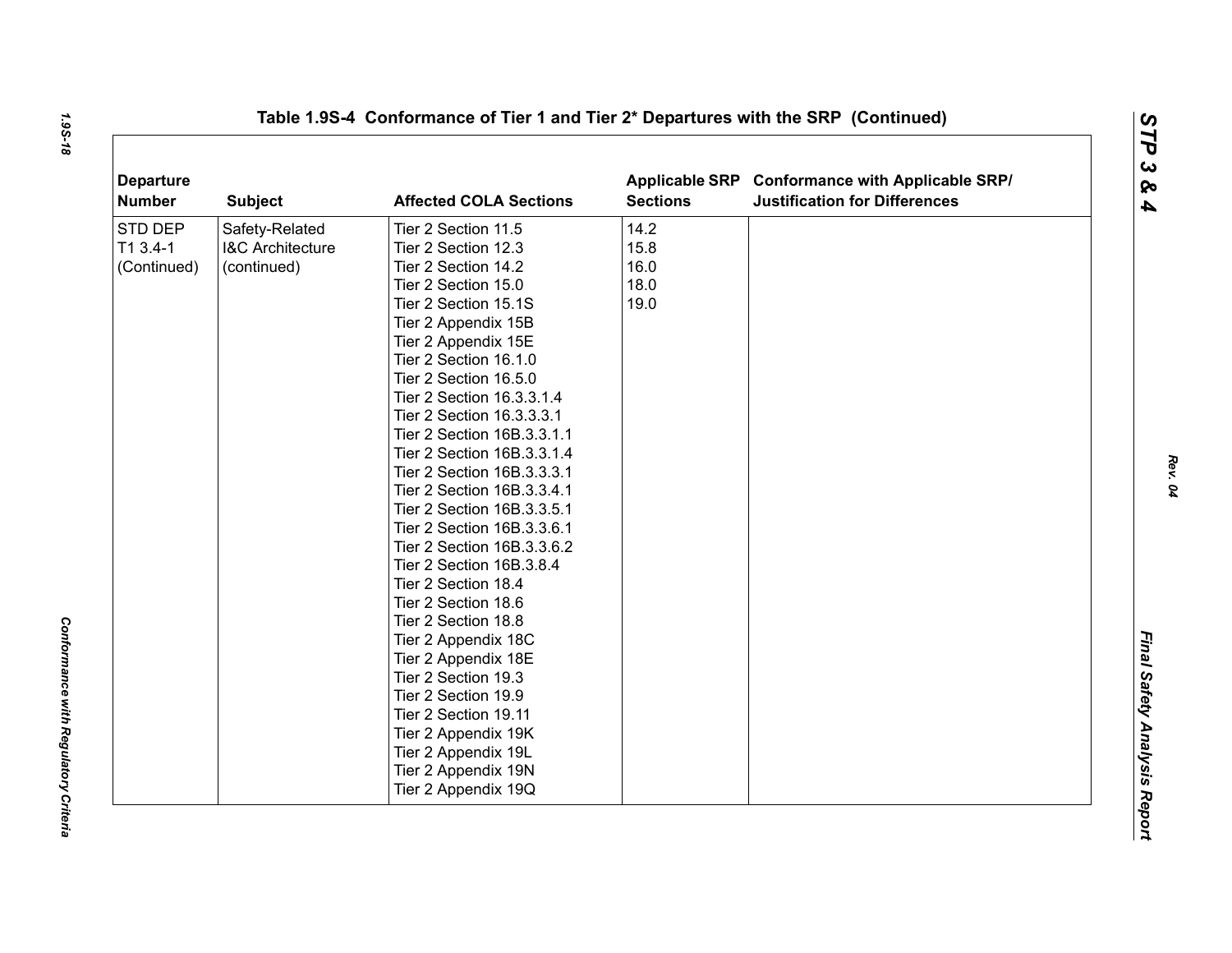| <b>Departure</b><br><b>Number</b> | <b>Subject</b>               | <b>Affected COLA Sections</b>                                                                                                                                                                                                                                                                       | <b>Sections</b>                                                                                                                                                       | Applicable SRP Conformance with Applicable SRP/<br><b>Justification for Differences</b> |
|-----------------------------------|------------------------------|-----------------------------------------------------------------------------------------------------------------------------------------------------------------------------------------------------------------------------------------------------------------------------------------------------|-----------------------------------------------------------------------------------------------------------------------------------------------------------------------|-----------------------------------------------------------------------------------------|
| <b>STP DEP</b><br>T1 5.0-1        | <b>Site Parameters</b>       | Tier 1 Section 5.0<br>Tier 2 Section 2.2<br>Tier 2 Section 3.1<br>Tier 2 Section 3.4<br>Tier 2 Appendix 3H<br>Tier 2 Section 9.4<br>Tier 2 Section 19.3<br>Tier 2 Section 19.9<br>Tier 2 Section 19.11<br>Tier 2 Section 19.13<br>Tier 2 Appendix 19K<br>Tier 2 Appendix 19Q<br>Tier 2 Appendix 19R | 2.0<br>$2.2.1 - 2.2.2$<br>2.4.1<br>2.4.2<br>2.4.3<br>2.4.4<br>2.4.10<br>3.4.1<br>3.4.2<br>6.4<br>6.5.1<br>9.2.1<br>9.2.5<br>9.4.1<br>9.4.2<br>9.4.3<br>9.4.4<br>9.4.5 | Conforms with applicable SRP sections<br>Conforms with FSER 19.1.3.3.4                  |
| STD DEP<br>$1.8 - 1$              | Codes, Standards,<br>and RGs | Tier 2 Section 1.8<br>Tier 2 Section 5.2<br>Tier 2 Appendix 7A                                                                                                                                                                                                                                      | 1.8<br>3.2.1<br>3.2.2<br>3.8.1<br>3.8.3<br>3.8.4<br>3.8.5<br>3.12<br>5.2.3<br>5.2.4<br>5.2.5<br>5.3.1<br>5.3.2                                                        | Conforms with applicable SRP sections                                                   |

*Rev. 04*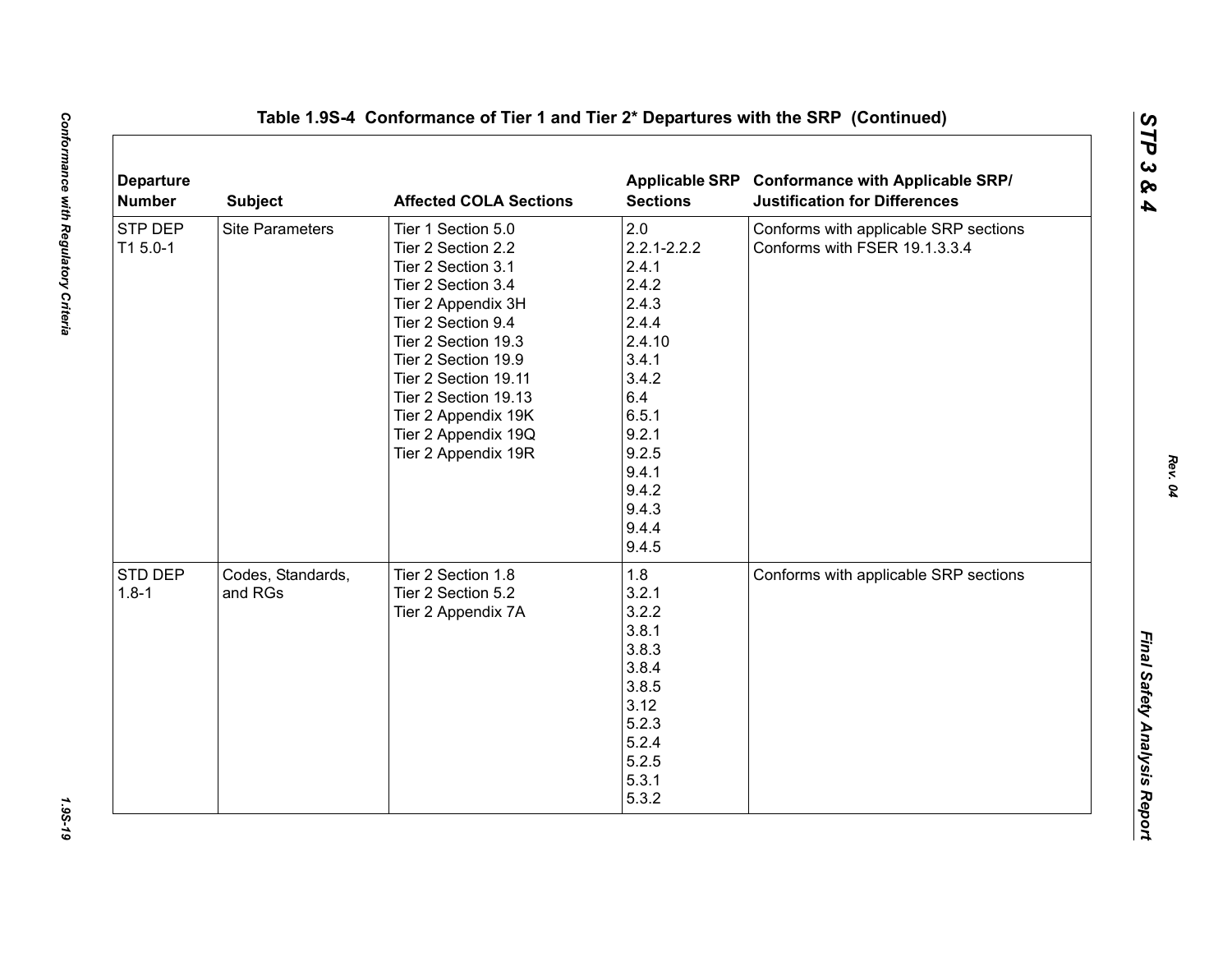| <b>Departure</b><br><b>Number</b>               | <b>Subject</b>                               | <b>Affected COLA Sections</b>                                                            | <b>Sections</b>   | Applicable SRP Conformance with Applicable SRP/<br><b>Justification for Differences</b> |
|-------------------------------------------------|----------------------------------------------|------------------------------------------------------------------------------------------|-------------------|-----------------------------------------------------------------------------------------|
| <b>STD DEP</b><br>$3B-2$<br>(see note<br>below) | <b>Revised Pool Swell</b><br><b>Analysis</b> | Tier 2, Appendix 3B                                                                      | 6.2.1.1.C<br>19.0 | Conforms with applicable SRP sections                                                   |
|                                                 |                                              | Note: STD DEP 3B-2 does not impact COLA Tier 1 or Tier 2*, but does require NRC approval |                   |                                                                                         |
|                                                 |                                              |                                                                                          |                   |                                                                                         |
|                                                 |                                              |                                                                                          |                   |                                                                                         |
|                                                 |                                              |                                                                                          |                   |                                                                                         |
|                                                 |                                              |                                                                                          |                   |                                                                                         |
|                                                 |                                              |                                                                                          |                   |                                                                                         |
|                                                 |                                              |                                                                                          |                   |                                                                                         |
|                                                 |                                              |                                                                                          |                   |                                                                                         |
|                                                 |                                              |                                                                                          |                   |                                                                                         |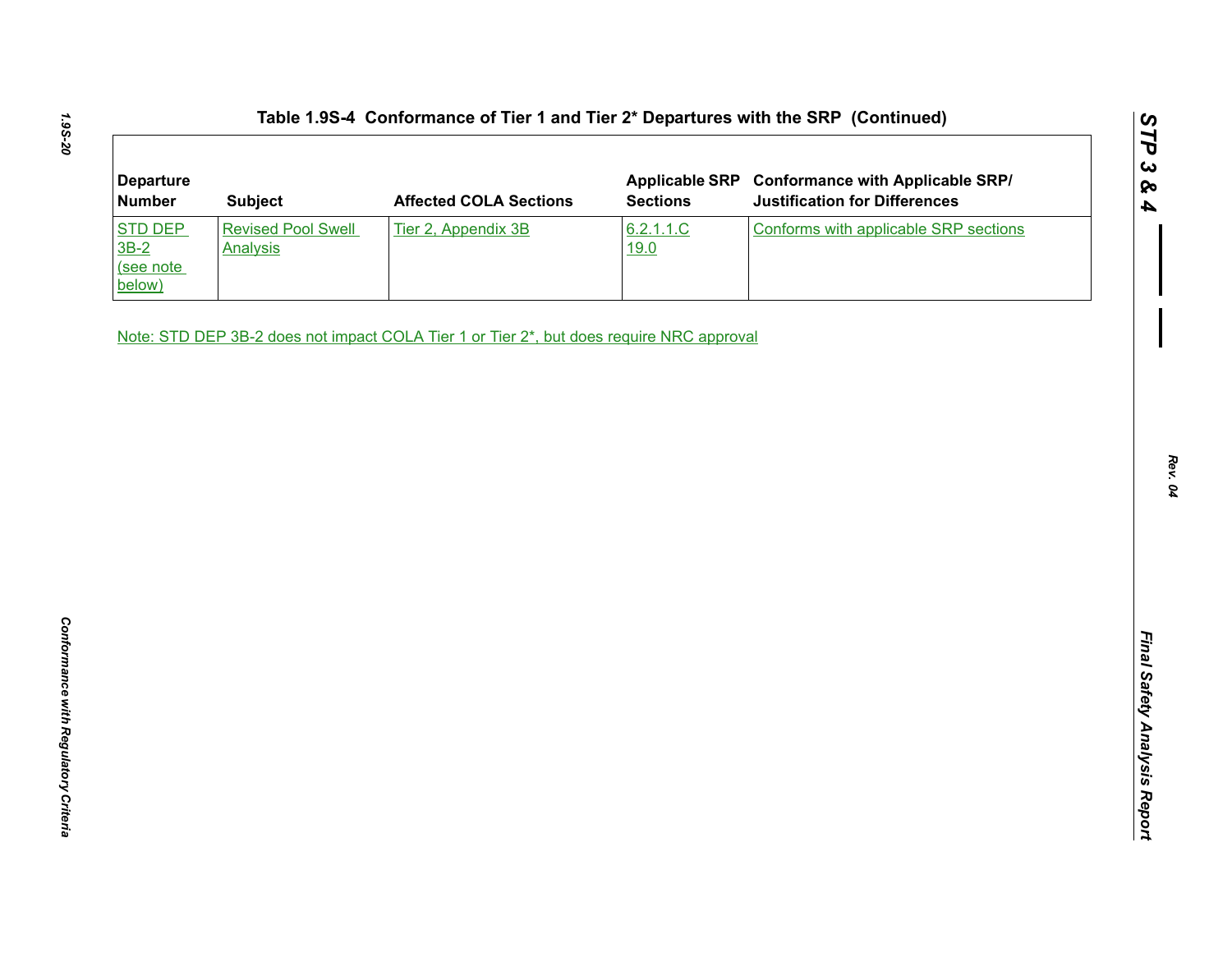|                           | <b>Title</b>                                                                                                     | <b>Resolution</b>                                                                                                                                                                                                                                               |
|---------------------------|------------------------------------------------------------------------------------------------------------------|-----------------------------------------------------------------------------------------------------------------------------------------------------------------------------------------------------------------------------------------------------------------|
| <b>Generic Issues</b>     |                                                                                                                  |                                                                                                                                                                                                                                                                 |
| $A-1$                     | Water Hammer                                                                                                     | Section 19B.2.2                                                                                                                                                                                                                                                 |
| $A-36$                    | Control of Heavy Loads near Spent Fuel Pool                                                                      | Section 19B.2.12                                                                                                                                                                                                                                                |
| $A-47$                    | Safety Implications of Control Systems                                                                           | Operating procedures and<br>operator training will ensure<br>that the operators can<br>mitigate reactor vessel<br>overfill events that may occur<br>via the condensate booster<br>pumps during reduced<br>pressure operation of the<br>system. Section 19B.2.17 |
| $C-1$                     | Assurance of Continuous Long-Term Capability of<br>Hermetic Seals on Instrumentation and Electrical<br>Equipment | 19B.2.27                                                                                                                                                                                                                                                        |
| $C-17$                    | Interim Acceptance Criteria for Solidification Agents for<br><b>Radioactive Solid Wastes</b>                     | Section 19B.2.29;<br>10 CFR 61                                                                                                                                                                                                                                  |
| <b>New Generic Issues</b> |                                                                                                                  |                                                                                                                                                                                                                                                                 |
| 51                        | Proposed Requirements for Improving the Reliability of<br>Open Cycle Service Water Systems                       | Implementation of a baseline<br>fouling program issued to<br>licensees in<br>GL 89-13; Section 19B.2.35                                                                                                                                                         |
| 75                        | Generic Implications of ATWS Events at the Salem<br><b>Nuclear Plant</b>                                         | Sections 13.4S, 13.5, and<br>19B.2.38                                                                                                                                                                                                                           |
| 105                       | Interfacing Systems LOCA at BWRs                                                                                 | No longer listed in NUREG-<br>0933. Therefore, not<br>applicable to future reactor<br>plants.                                                                                                                                                                   |

# **Table 1.9S-5 COL Applicant Resolution of ABWR DCD Appendix 19B Issues**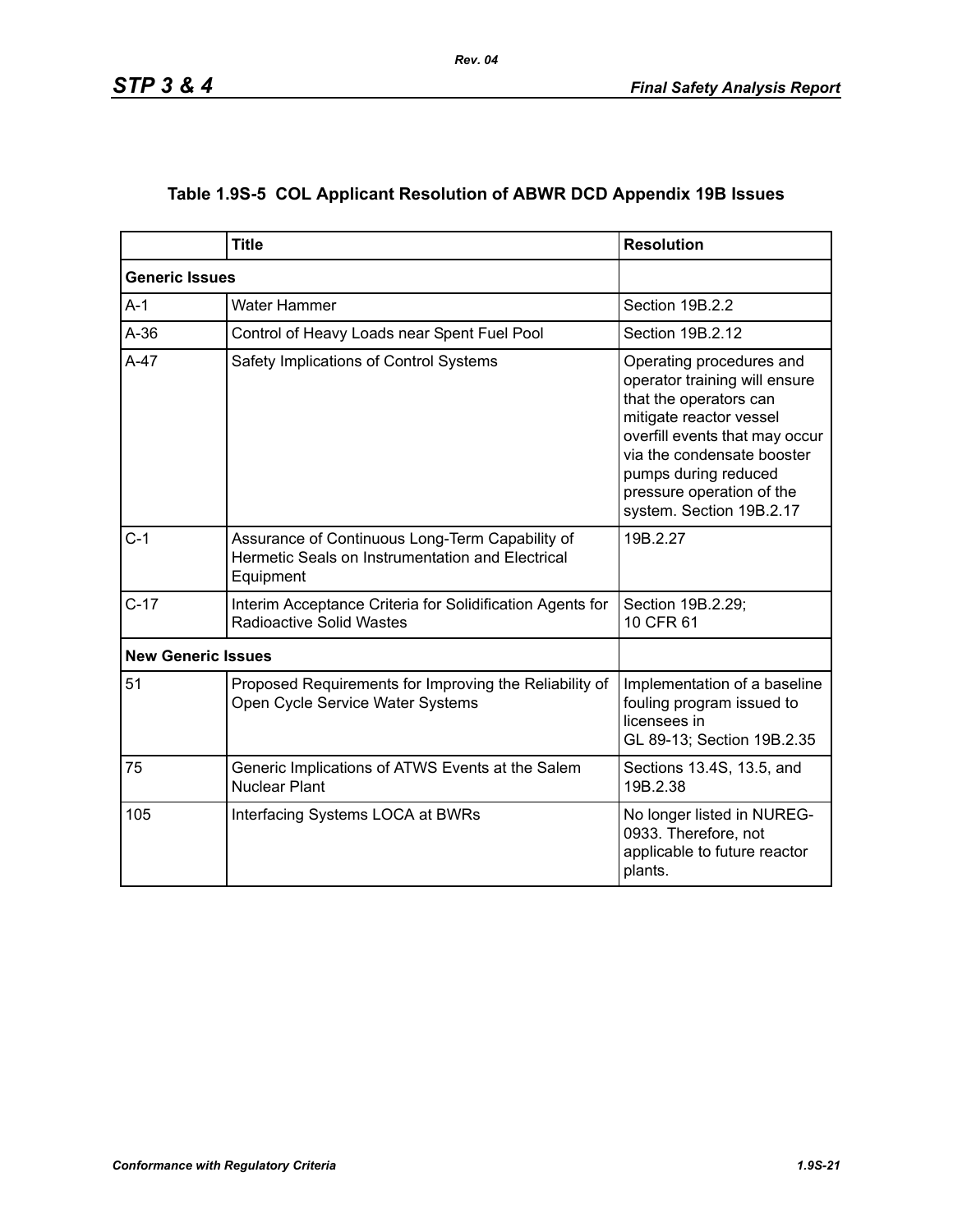|                   | <b>Title</b>                                                                                       | <b>Resolution</b>                                                                             |  |
|-------------------|----------------------------------------------------------------------------------------------------|-----------------------------------------------------------------------------------------------|--|
| 145               | <b>Actions to Reduce Common Cause Failures</b>                                                     | No longer listed in NUREG-<br>0933. Therefore, not<br>applicable to future reactor<br>plants. |  |
| 153               | Loss of Essential Service Water in LWRs                                                            | No longer listed in NUREG-<br>0933. Therefore, not<br>applicable to future reactor<br>plants. |  |
|                   | <b>Issues Resolved with no New Requirements</b>                                                    |                                                                                               |  |
| $A-29$            | Nuclear Power Plant Design for Reduction of<br>Vulnerability to Industrial Sabotage                | No longer listed in NUREG-<br>0933. Therefore, not<br>applicable to future reactor<br>plants. |  |
| 120               | On-Line Testability of Protection Systems                                                          | No longer listed in NUREG-<br>0933. Therefore, not<br>applicable to future reactor<br>plants. |  |
| 151               | Reliability of Anticipated Transient without Scram<br>Recirculation Pump Trip in BWRs              | No longer listed in NUREG-<br>0933. Therefore, not<br>applicable to future reactor<br>plants. |  |
| <b>TMI Issues</b> |                                                                                                    |                                                                                               |  |
| I.A.1.1           | <b>Shift Technical Advisor</b>                                                                     | Section 13.1                                                                                  |  |
| I.A.1.2           | <b>Shift Supervisor Administrative Duties</b>                                                      | Section 13.1                                                                                  |  |
| I.A.1.3           | Shift Manning                                                                                      | <b>Technical Specifications</b>                                                               |  |
| I.A.2.1(1)        | Qualifications - Experience                                                                        | Section 13.2                                                                                  |  |
| I.A.2.1(2)        | Training                                                                                           | Section 13.2                                                                                  |  |
| I.A.2.1(3)        | Facility Certification of Competence and Fitness of<br>Applicants for Operator and Senior Operator | Section 13.2                                                                                  |  |

### **Table 1.9S-5 COL Applicant Resolution of ABWR DCD Appendix 19B Issues (Continued)**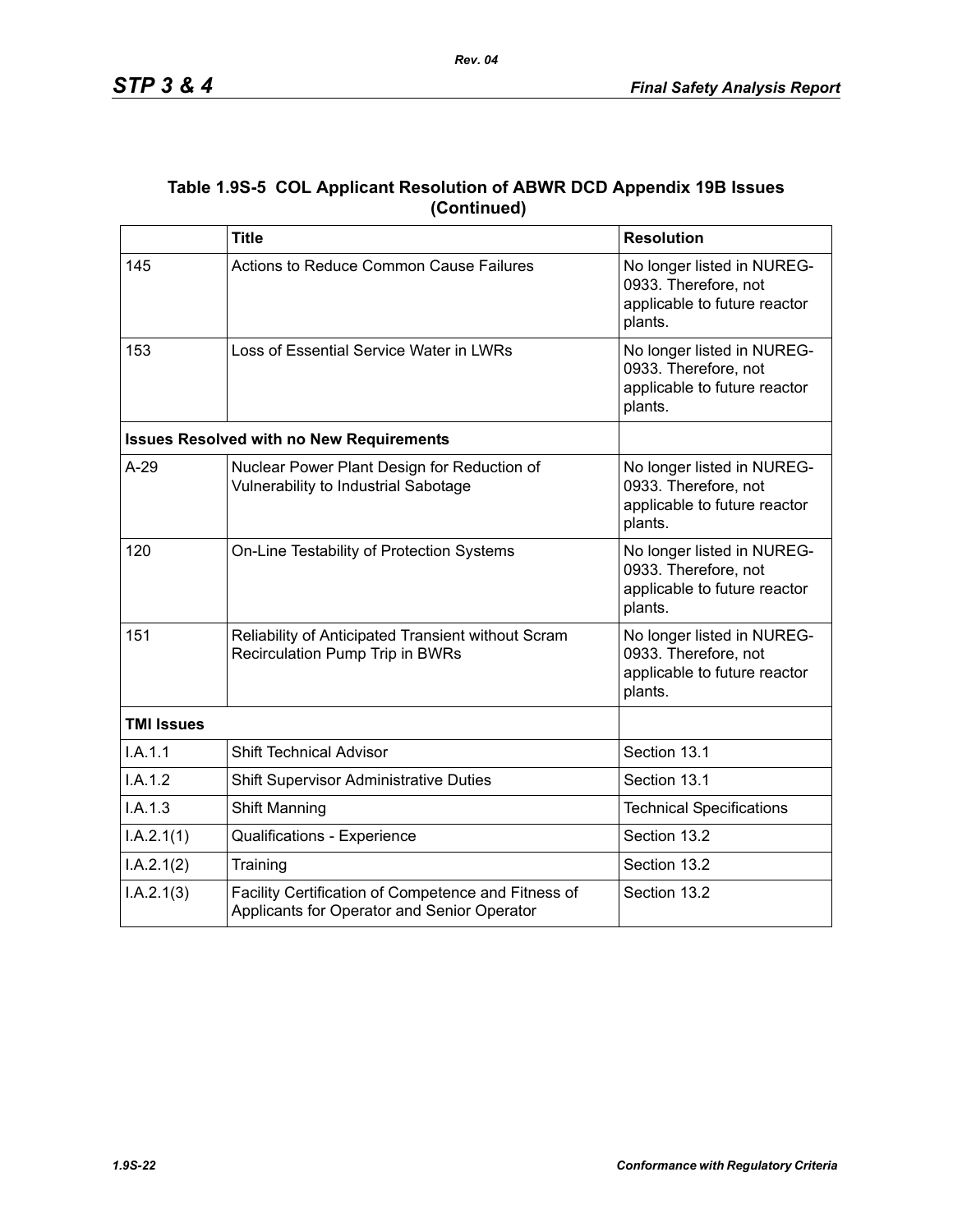|             | Table 1.9S-5 COL Applicant Resolution of ABWR DCD Appendix 19B Issues |  |
|-------------|-----------------------------------------------------------------------|--|
| (Continued) |                                                                       |  |

|            | <b>Title</b>                                                                                      | <b>Resolution</b>                                                            |
|------------|---------------------------------------------------------------------------------------------------|------------------------------------------------------------------------------|
| I.A.2.3    | Administration of Training Programs                                                               | Section 13.2                                                                 |
| I.A.2.6(1) | Revise Regulatory Guide 1.8                                                                       | NRC action. Not applicable.                                                  |
| I.A.3.1    | Revise Scope of Criteria for Licensing Examinations                                               | NRC action. Not applicable.                                                  |
| I.A.4.1(2) | Interim Changes in Training Simulators                                                            | STP 3 & 4 will conform with<br>RG 1.149 and will have an<br>onsite simulator |
| I.C.1(1)   | <b>Small Break LOCAs</b>                                                                          | Section 13.5                                                                 |
| 1.C.1(2)   | Inadequate Core Cooling                                                                           | Section 13.5                                                                 |
| I.C.2      | Shift and Relief Turnover Procedures                                                              | Section 13.5                                                                 |
| 1.C.3      | <b>Shift Supervisor Responsibilities</b>                                                          | Section 13.1; Conduct of<br>Operations                                       |
| I.C.4      | <b>Control Room Access</b>                                                                        | <b>Conduct of Operations</b><br>Procedure                                    |
| I.C.6      | Procedures for Verification of Correct Performance of<br><b>Operating Activities</b>              | <b>Conduct of Operations</b><br>Procedure                                    |
| L.C.7      | <b>NSSS Vendor Review of Procedures</b>                                                           | Applicable to W and CE only.                                                 |
| I.C.8      | Pilot – Monitoring of Selected Emergency Procedures<br>for Near-Term Operating License Applicants | Historical issue. No longer<br>applicable.                                   |
| II.B.1     | Reactor Coolant System Vents                                                                      | Sections 1A.2.5 and 13.5                                                     |
| II.B.4     | Training for Mitigating Core Damage                                                               | Section 13.2                                                                 |
| II.E.6.1   | <b>Test Adequacy Study</b>                                                                        | Section 19B.2.68                                                             |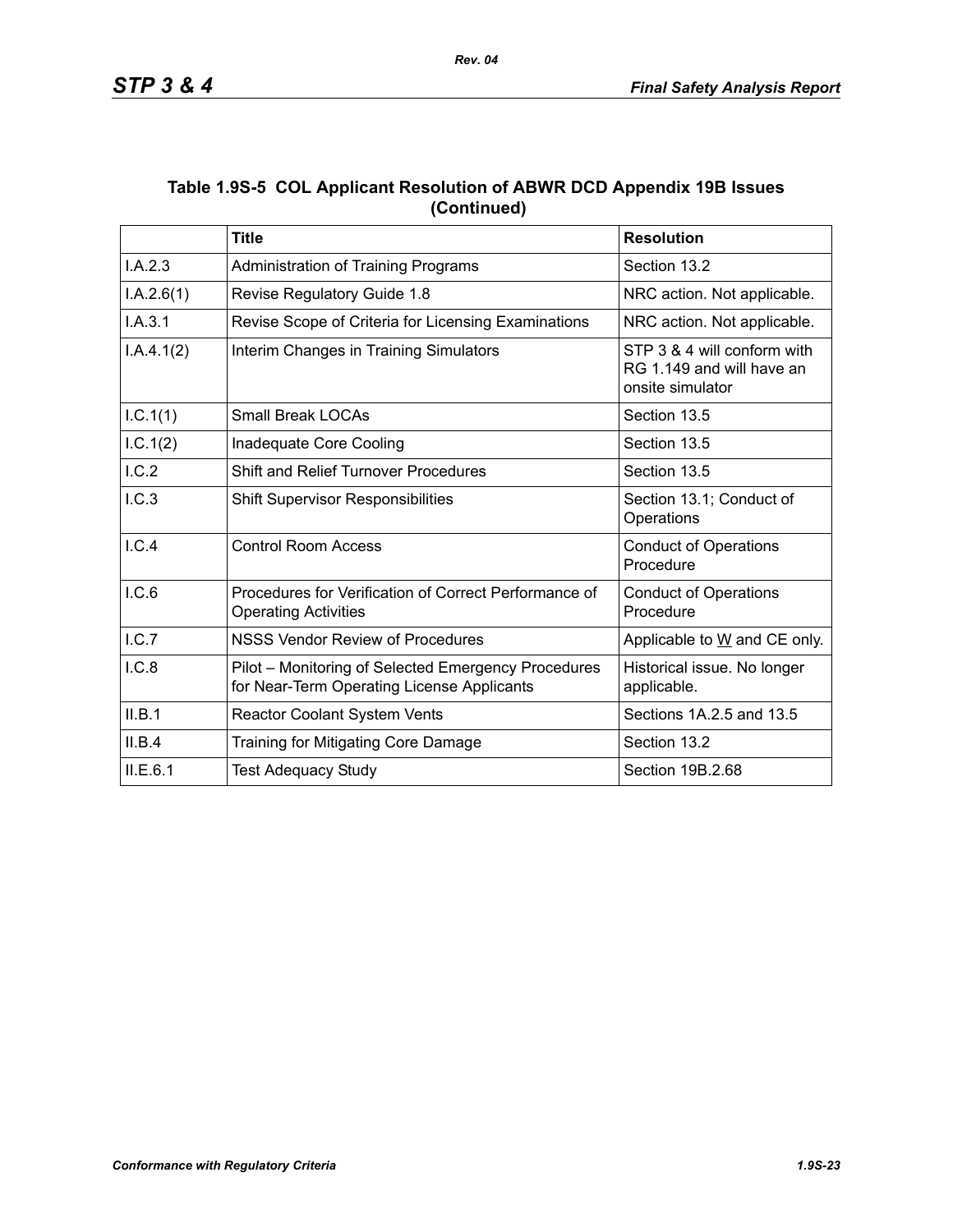|             | Table 1.9S-5 COL Applicant Resolution of ABWR DCD Appendix 19B Issues |
|-------------|-----------------------------------------------------------------------|
| (Continued) |                                                                       |

|              | <b>Title</b>                                                                                 | <b>Resolution</b>                                                                             |
|--------------|----------------------------------------------------------------------------------------------|-----------------------------------------------------------------------------------------------|
| II.J.4.1     | <b>Revise Deficiency Reporting Requirements</b>                                              | NRC action. Not applicable.                                                                   |
| ILK.3(15)    | Modify Break Detection Logic to Prevent Spurious<br>Isolation of HPCI and RCIC Systems       | Sections 1A.2.23 and 14.2                                                                     |
| III.A.1.1(1) | Implement Action Plan Requirements for Promptly<br>Improving Licensee Emergency Preparedness | NRC action. Not applicable.                                                                   |
| III.A.2.1(1) | Publish Proposed Amendments to the Rules                                                     | NRC action. Not applicable.                                                                   |
| III.A.2.1(2) | <b>Conduct Public Regional Meetings</b>                                                      | No longer listed in NUREG-<br>0933. Therefore, not<br>applicable to future reactor<br>plants. |
| III.A.2.1(3) | Prepare Final Commission Paper Recommending<br><b>Adoption of Rules</b>                      | No longer listed in NUREG-<br>0933. Therefore, not<br>applicable to future reactor<br>plants. |
| III.A.2.1(4) | Revise Inspection Program to Cover Upgraded<br>Requirements                                  | NRC action. Not applicable.                                                                   |
| III.A.2.2    | Development of Guidance and Criteria                                                         | NRC action. Not applicable.                                                                   |
| III.A.3.3(1) | Install Direct Dedicated Telephone Lines                                                     | STP 3 & 4 will use direct lines<br>installed by<br>STP 1 & 2.                                 |
| III.A.3.3(2) | Obtain Dedicated, Short-Range Radio Communication<br>Systems                                 | NRC action. Not applicable.                                                                   |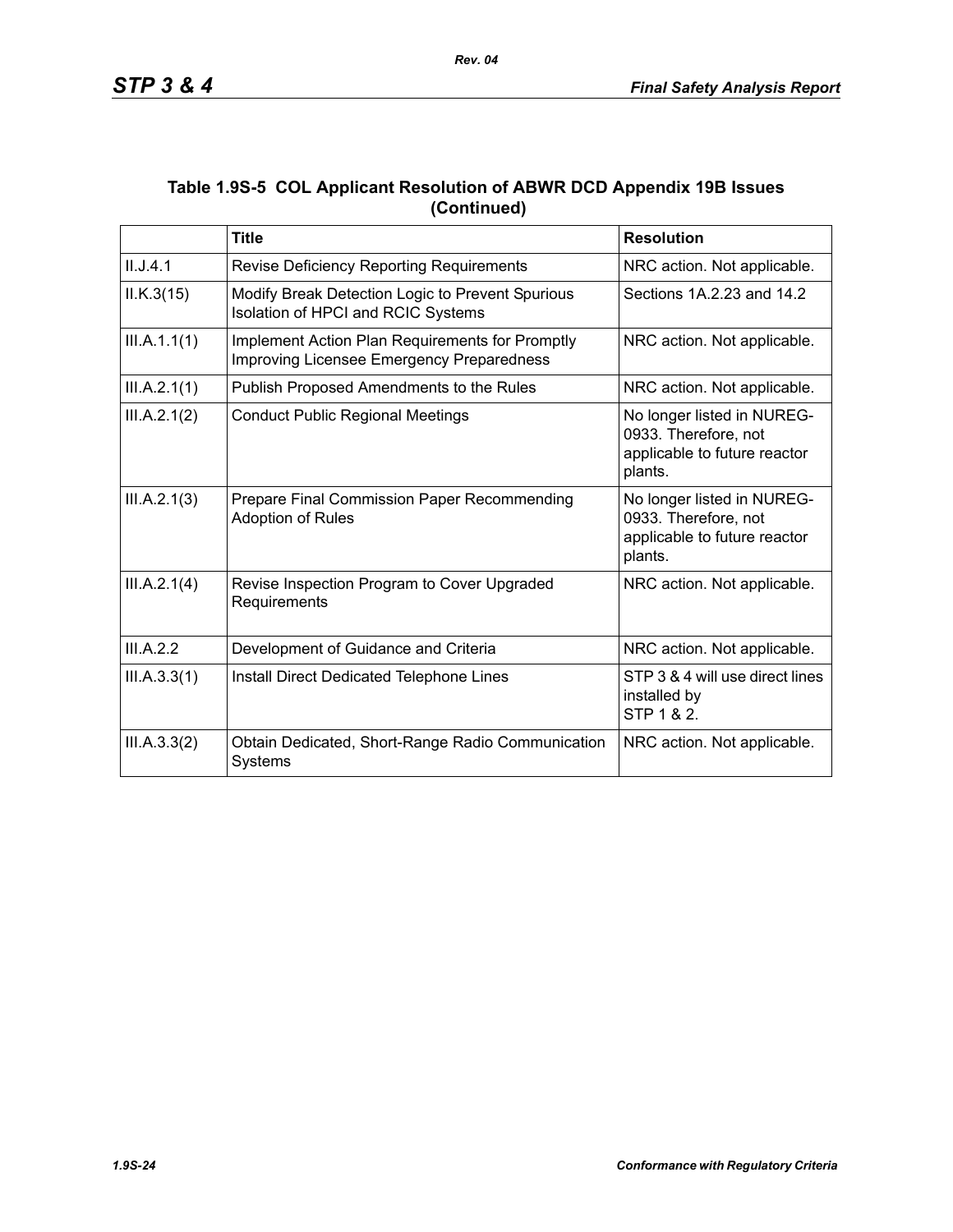# **Table 1.9S-6 COL Applicant Resolution of Generic Communications Issues**

| No.                    | <b>Title</b>                                                                           | <b>Comment</b>                                                                                               |
|------------------------|----------------------------------------------------------------------------------------|--------------------------------------------------------------------------------------------------------------|
| <b>Generic Letters</b> |                                                                                        |                                                                                                              |
| 80-110                 | Periodic Updating of Final Safety Analysis<br>Reports (FSARs)                          | STP 3 & 4 will comply with<br>10 CFR 50.71(e)                                                                |
| 81-04                  | <b>Emergency Procedures and Training for Station</b><br><b>Blackout Events</b>         | Refer to Sections 13.2 and 13.5.                                                                             |
| 81-38                  | Storage of Low-Level Radioactive Wastes at<br><b>Power Reactor Sites</b>               | No longer applicable.                                                                                        |
| 82-21                  | <b>Technical Specifications for Fire Protection</b><br>Audits                          | STP 3 & 4 will comply with<br>10 CFR 50 App R.                                                               |
| 82-39                  | Problems with the Submittals of 10CFR73.21<br>Safeguards Information Licensing Review  | No longer applicable.                                                                                        |
| 83-05                  | Safety Evaluation of "Emergency Procedure<br>Guidelines," Rev 2, NEDO-24932, June 1982 | No longer applicable.                                                                                        |
| 83-07                  | Nuclear Waste Policy Act of 1982                                                       | STP 3 & 4 will negotiate a new contract with<br>DOE for Spent Fuel prior to obtaining a<br>COL.              |
| 83-33                  | NRC Position on Certain Requirements of<br>Appendix R to 10 CFR 50                     | STP 3 & 4 will comply with<br>10 CFR 50 App R.                                                               |
| 87-06                  | Periodic Verification of Leak Tight Integrity of<br><b>Pressure Isolation Valves</b>   | Periodic testing of pressure isolation valves<br>is assured by the ABWR DCD and the ISI<br>and IST programs. |
| 88-18                  | Plant Record Storage on Optical Disks                                                  | Refer to Section 17.5S; Quality Assurance<br>Program Description, Section 17.2                               |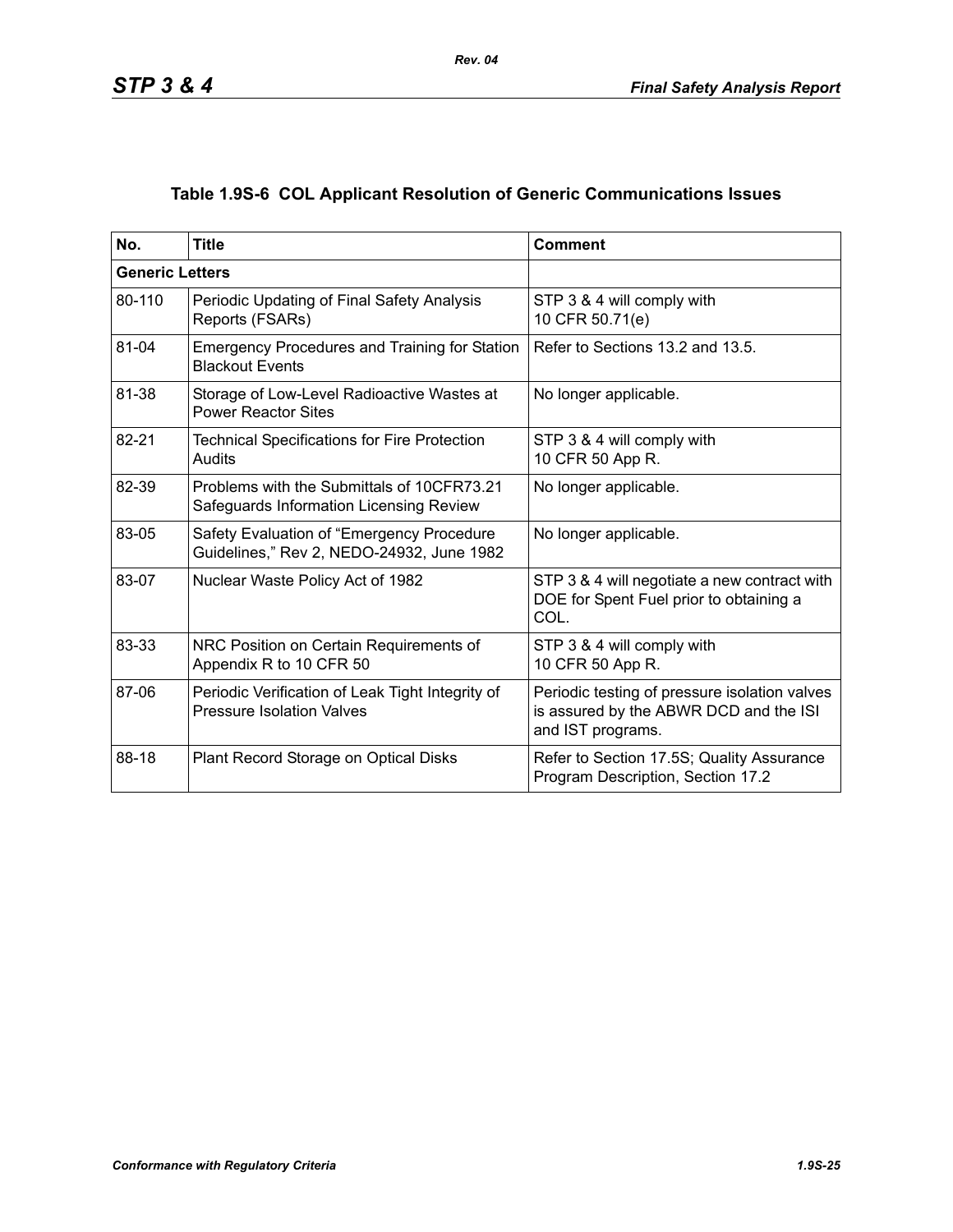| No.                 | <b>Title</b>                                                                                                                                                                                                                                                                                                      | <b>Comment</b>                                                                 |
|---------------------|-------------------------------------------------------------------------------------------------------------------------------------------------------------------------------------------------------------------------------------------------------------------------------------------------------------------|--------------------------------------------------------------------------------|
| 89-01               | Implementation of programmatic Controls for<br>Radiological Effluent Technical Specifications in<br>the Administrative Controls Section of the<br>Technical Specifications and the Relocation of<br>Procedural Details of RETS to the Offsite Dose<br><b>Calculation Manual or the Process Control</b><br>Program | Refer to Section 13.4S.                                                        |
| 89-02               | Actions to Improve the Detection of Counterfeit<br>and Fraudulently Marketed Products                                                                                                                                                                                                                             | Refer to Section 17.5S and the Quality<br><b>Assurance Program Description</b> |
| 89-04               | Guidance on Developing Acceptable In-service<br><b>Testing Program</b>                                                                                                                                                                                                                                            | Refer to Section 13.4S.                                                        |
| 89-10               | Safety-Related Motor-Operated Valve Testing<br>and Surveillance                                                                                                                                                                                                                                                   | Refer to Section 13.4S.                                                        |
| 89-13               | Service Water System Problems Affecting<br>Safety-Related Equipment                                                                                                                                                                                                                                               | Refer to section 9.2.15                                                        |
| 89-15               | <b>Emergency Response Data System</b>                                                                                                                                                                                                                                                                             | Refer to the Security Plan.                                                    |
| $91 - 03$           | Reporting of Safeguards Events                                                                                                                                                                                                                                                                                    | Refer to the Security Plan.                                                    |
| $91 - 10$           | <b>Explosive Searches at Protected Area Portals</b>                                                                                                                                                                                                                                                               | Refer to the Security Plan.                                                    |
| $91 - 16$           | Licensed Operators' and Other Nuclear Facility<br>Personnel Fitness for Duty                                                                                                                                                                                                                                      | Refer to Section 13.7.                                                         |
| <b>IE Bulletins</b> |                                                                                                                                                                                                                                                                                                                   |                                                                                |
| 80-05               | Vacuum Condition Resulting in Damage to<br>Chemical and Volume Control System (CVCS)<br><b>Holdup Tanks</b>                                                                                                                                                                                                       | Not applicable to BWRs.                                                        |

### **Table 1.9S-6 COL Applicant Resolution of Generic Communications Issues (Continued)**